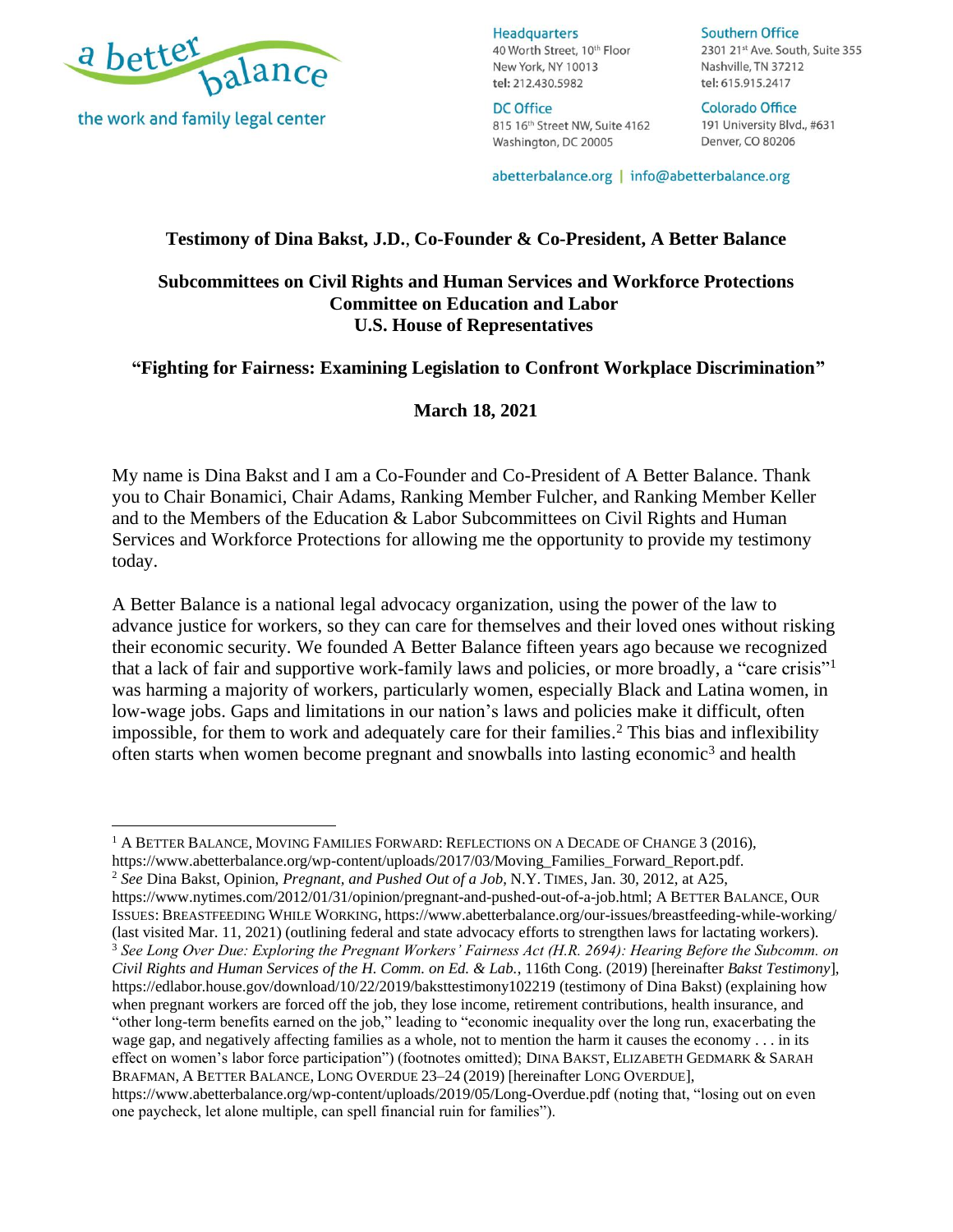disadvantages.<sup>4</sup> At A Better Balance, we call this the "pregnancy penalty."<sup>5</sup> As a result of hearing day in and day out from pregnant workers and new mothers who lacked clear protections under federal law,<sup>6</sup> we spearheaded and continue to lead the movement at the federal, state, and local level to ensure pregnant workers can receive the accommodations they need to remain healthy and on the job and are leaders in ensuring lactating workers have the reasonable break time and space they need to express milk at work.<sup>7</sup>

The COVID-19 pandemic has laid bare the urgent need for solutions. Workers, disproportionately Black and Latina women, <sup>8</sup> have exited the workforce in droves due to caregiving responsibilities<sup>9</sup> and a lack of supportive work-family policies.<sup>10</sup> At the same time, millions of women remain in the workforce, with women of color disproportionately represented

<sup>5</sup> DINA BAKST & PHOEBE TAUBMAN, A BETTER BALANCE, THE PREGNANCY PENALTY: HOW MOTHERHOOD DRIVES INEQUALITY & POVERTY IN NEW YORK CITY 3 (2014) [hereinafter THE PREGNANCY PENALTY],

[https://www.abetterbalance.org/wp-content/uploads/2016/11/ABB\\_PregnancyPenalty-Report-2014.pdf.](https://www.abetterbalance.org/wp-content/uploads/2016/11/ABB_PregnancyPenalty-Report-2014.pdf)

- <sup>6</sup> *See, e.g.*, A BETTER BALANCE, THE CASE FOR THE PREGNANT WORKERS FAIRNESS ACT, IN STORIES,
- <https://www.abetterbalance.org/the-case-for-the-pregnant-workers-fairness-act-in-stories/> (last visited Mar. 11, 2021).

<sup>4</sup> *See* LONG OVERDUE, *supra* note 3, at 25–26 (noting that heavy lifting, long work hours, and extensive standing can lead to miscarriage and preterm birth); LOUISVILLE DEP'T OF PUB. HEALTH & WELLNESS, PREGNANT WORKERS HEALTH IMPACT ASSESSMENT 7 (2019)[, https://louisvilleky.gov/document/pregnant-workers-hia-final-02182019pdf](https://louisvilleky.gov/document/pregnant-workers-hia-final-02182019pdf) ("Accommodating pregnant workers, upon their request, is critical for reducing poor health outcomes including miscarriage; low birth weight; preterm birth; birth defects; dehydration; insufficient amniotic fluid and related birth outcomes; unnecessary pain resulting from excessive standing, bending, or lifting; [and] urinary tract infections and related risk of preeclampsia."); *Bakst Testimony*, *supra* note 3, at 17–20*.*

<sup>7</sup> *See* A BETTER BALANCE, OUR ISSUES:PREGNANT WORKERS FAIRNESS, [https://www.abetterbalance.org/our](https://www.abetterbalance.org/our-issues/pregnant-workers-fairness/)[issues/pregnant-workers-fairness/](https://www.abetterbalance.org/our-issues/pregnant-workers-fairness/) (last visited Mar. 11, 2021).

<sup>8</sup> *See* Ella Koeze, *A Year Later, Who Is Back to Work and Who Is Not?*, N.Y. TIMES (Mar. 9, 2021), <https://www.nytimes.com/interactive/2021/03/09/business/economy/covid-employment-demographics.html> (reporting that Black and Hispanic women experienced more dramatic job loss after the onset of the pandemic than any other demographic, with Hispanic women experiencing a 24 percent decrease and Black women a nearly 20 percent decrease in employment from February 2020 to April 2020, compared to less than 15 percent for white men; and also have experienced the slowest recovery, with nearly 10 percent fewer Black women employed in March 2021 than were employed a year ago, compared with 5 percent fewer white men); *see also* Jocelyn Frye, *On the Frontlines at Work and at Home: The Disproportionate Economic Effects of the Coronavirus Pandemic on Women of Color*, CTR. FOR AM.PROGRESS (Apr. 23, 2020, 9:00 AM),

<https://www.americanprogress.org/issues/women/reports/2020/04/23/483846/frontlines-work-home/> (finding that women of color disproportionately work in industries experiencing significant pandemic-related job losses).

<sup>9</sup> *See New Survey: Facing Caregiving Challenges, Women Leaving the Workforce at Unprecedented Rates*, BIPARTISAN POL'Y CTR. (Oct. 28, 2020),<https://bipartisanpolicy.org/blog/facing-caregiving-challenges/> (finding that "nearly one quarter of the women who have left work since the coronavirus pandemic began did so to manage their caregiving responsibilities"); *see also* Nate Rattner & Thomas Franck, *Black and Hispanic Women Aren't Sharing in the Job Market Recovery*, CNBC (Mar. 5, 2021, 2:08 PM EST),

[https://www.cnbc.com/2021/03/05/black-and-hispanic-women-arent-sharing-in-the-job-market-recovery.html.](https://www.cnbc.com/2021/03/05/black-and-hispanic-women-arent-sharing-in-the-job-market-recovery.html) <sup>10</sup> *See, e.g.,* Gary Claxton & Larry Levitt, *Paid Sick Leave is Much Less Common for Lower-Wage Workers in Private Industry*, HENRY J. KAISER FAM.FOUND. (March 10, 2020), [https://www.kff.org/other/issue-brief/paid-sick](https://www.kff.org/other/issue-brief/paid-sick-leave-is-much-less-common-for-lower-wage-workers-in-private-industry/)[leave-is-much-less-common-for-lower-wage-workers-in-private-industry/;](https://www.kff.org/other/issue-brief/paid-sick-leave-is-much-less-common-for-lower-wage-workers-in-private-industry/) Diana Boesch, *The Urgent Case for Permanent Paid Leave: Lessons Learned from the COVID-19 Response*, CTR. FOR AM.PROGRESS (Sept. 1, 2020, 9:00 AM)[, https://www.americanprogress.org/issues/women/reports/2020/09/01/489914/urgent-case-permanent](https://www.americanprogress.org/issues/women/reports/2020/09/01/489914/urgent-case-permanent-paid-leave/)[paid-leave/.](https://www.americanprogress.org/issues/women/reports/2020/09/01/489914/urgent-case-permanent-paid-leave/)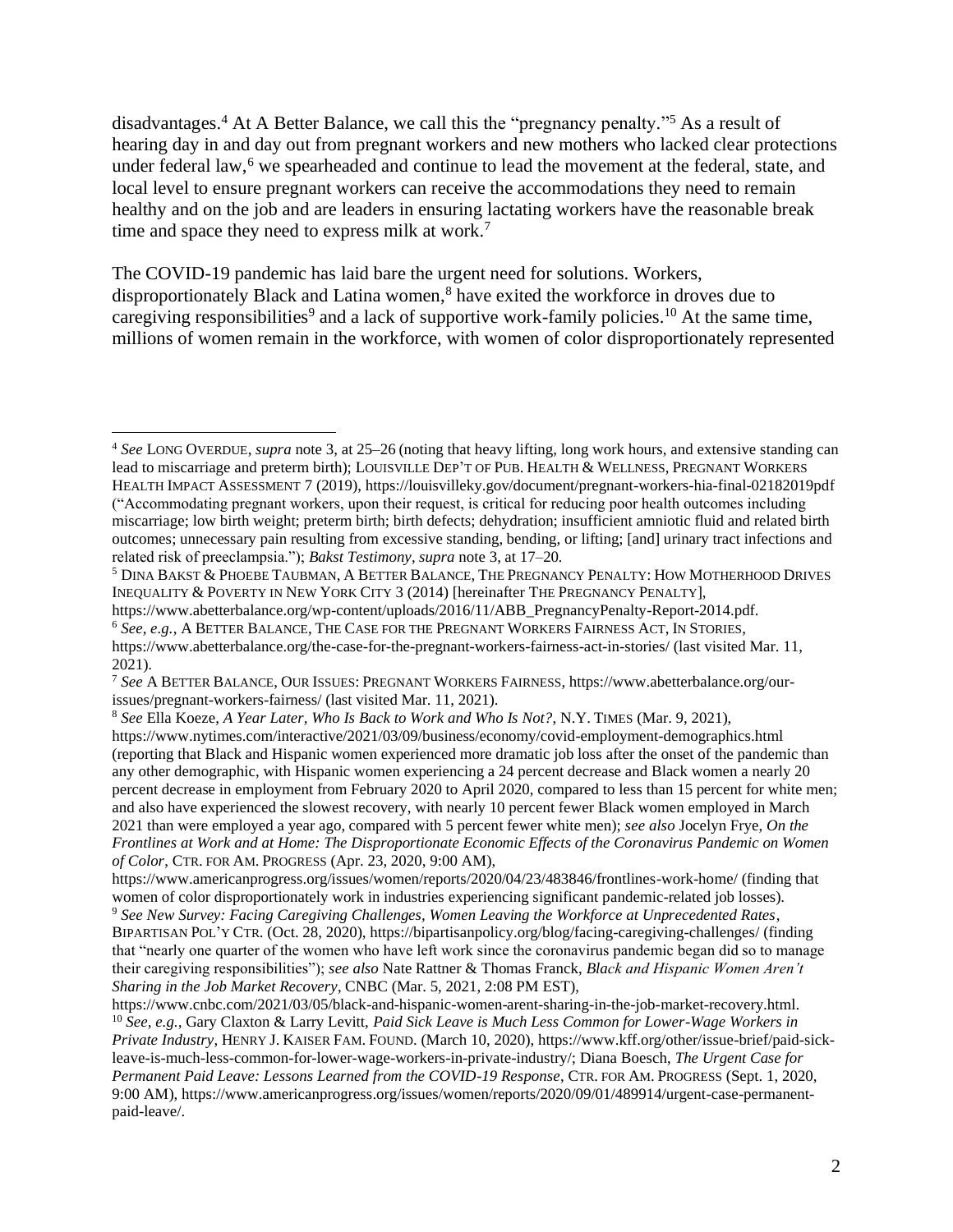in frontline, often low-wage, jobs such as fast-food, retail, and cashiering,<sup>11</sup> where they continue to face structural biases that prevent them from caring for themselves and loved ones and maintaining economic security.

My testimony today will focus primarily on two critical pieces of legislation that will help eradicate the persistent biases pregnant and caregiving workers face and enable them to stay healthy and attached to the workforce: the Pregnant Workers Fairness Act (H.R. 1065) and the PUMP for Nursing Mothers Act.

# **The Pregnant Workers Fairness Act: The Need for Reasonable Accommodations Has Grown More Urgent**

Last Congress, in October 2019, I submitted detailed testimony<sup>12</sup> outlining the crucial need for the Pregnant Workers Fairness Act (PWFA). Forty-two years after the passage of the Pregnancy Discrimination Act (PDA), pregnant workers, disproportionately Black and Latina women, in low-wage, inflexible, and physically demanding jobs, are routinely fired or forced out on unpaid leave—or are forced to risk their health—instead of being granted a temporary, reasonable accommodation that would allow them to keep working and maintain a healthy pregnancy. The PWFA would remedy this injustice by creating an affirmative right to reasonable accommodations for known limitations related to pregnancy, childbirth, and related medical conditions absent undue hardship on employers—a similar standard to the one in place for workers with disabilities under the Americans with Disabilities Act (ADA).

Sixteen months and a global pandemic later, and amidst a national reckoning around the systemic racism that pervades every aspect of this country, the need for this legislation has grown ever more urgent. Though the world has changed, the failings in the law that gave rise to the need for the PWFA remain. The PDA and the ADA remain inadequate for pregnant workers in need of accommodation, routinely causing them to be forced off the job weeks or months before childbirth.

Since the Committee's 2019 hearing, hundreds more pregnant workers have called A Better Balance's free and confidential legal helpline because they are unable to receive accommodations to stay healthy and working due to glaring gaps in federal legal protections.

In November 2020, for example, we heard from Jordan, a cashier at a large retailer in Mississippi.<sup>13</sup> When Jordan began to experience preterm contractions, her health care provider requested that she stop lifting heavy objects and reduce her schedule. Her employer ignored her request and required that she continue to lift boxes. Her employer also refused to grant her more frequent breaks to drink water or sit, even though she experienced severe dehydration that required medical attention. Worried about the consequences of not receiving these

<sup>11</sup> *See* Hye Jin Rho, Hayley Brown, & Shawn Fremstad, *A Basic Demographic Profile of Workers in Frontline Industries*, CTR. FOR ECON. & POLICY RESEARCH (Apr. 7, 2020), [https://cepr.net/a-basic-demographic-profile-of](https://cepr.net/a-basic-demographic-profile-of-workers-in-frontline-industries/)[workers-in-frontline-industries/.](https://cepr.net/a-basic-demographic-profile-of-workers-in-frontline-industries/)

<sup>12</sup> *See Bakst Testimony*, *supra* note 3.

<sup>&</sup>lt;sup>13</sup> Mississippi does not have a state Pregnant Workers Fairness Act.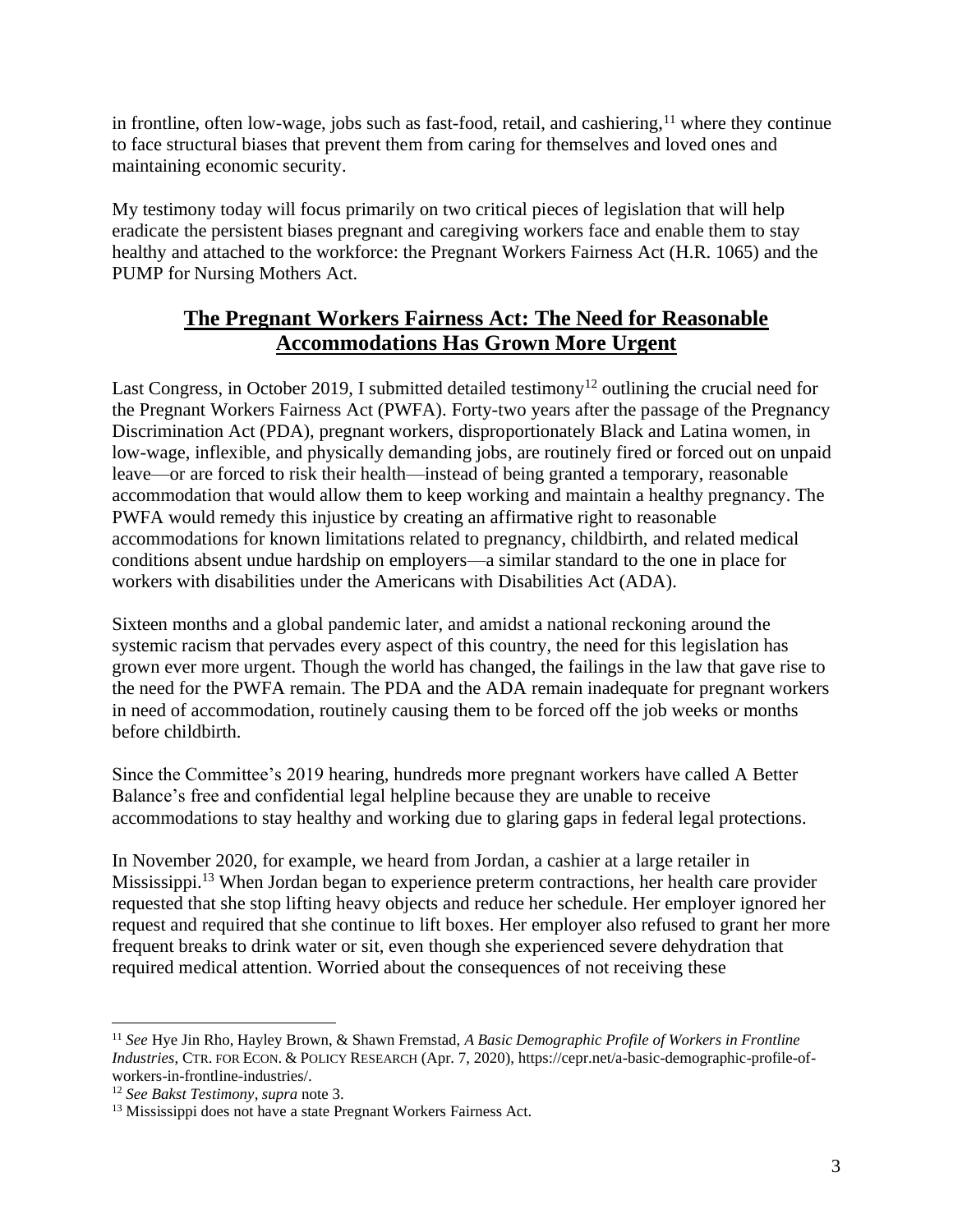accommodations, her doctor advised that she go on unpaid leave, forcing her to lose critical income.

The pandemic has also exacerbated the challenges pregnant workers face in profound ways, especially as data now shows contracting COVID-19 while pregnant can lead to an increased risk of severe illness and death.<sup>14</sup> At the height of the pandemic, we heard from Tesia, a pregnant retail worker in Missouri.<sup>15</sup> Tesia worked in an area of the store with hot temperatures and little access to water. She called us because the store's water fountain had been shut down due to COVID-19 safety concerns. To avoid experiencing dehydration, which can trigger significant health consequences during pregnancy, she asked her manager if she could keep a water bottle behind the counter. He refused. Frightened for the health of her pregnancy, she was forced out of her job.

# **The Legal Problems Necessitating the Pregnant Workers Fairness Act**

The Pregnancy Discrimination Act and the Americans with Disabilities Act do not provide the legal protections necessary to ensure pregnant workers with known limitations can receive reasonable accommodations to stay healthy and working. The history and trajectory of these laws in the courts illuminate why pregnant workers continue to face structural inequality in the workplace.

### *The Pregnancy Discrimination Act is inadequate for pregnant workers in need of accommodation.*

The Pregnancy Discrimination Act (PDA) of 1978 bans discrimination against pregnant workers. The PDA specifies in its second clause that pregnant workers should be treated the same as those who are "similar in their ability or inability to work."<sup>16</sup> This "comparator" standard places a unique burden on pregnant workers to identify someone else in the workplace who was provided accommodations in order to obtain their own medically necessary accommodation, $17$  a burden not placed on workers with disabilities. In 2015, in *Young v. UPS*, <sup>18</sup> the Supreme Court attempted to address the second clause of the PDA for the first time since the law's passage.<sup>19</sup>

As outlined in my prior testimony:

<sup>14</sup> *See* Erica M. Lokken et al., *Disease Severity, Pregnancy Outcomes, and Maternal Deaths Among Pregnant Patients with Severe Acute Respiratory Syndrome Coronavirus 2 Infection in Washington State*, AM. J. OBSTETRICS & GYNECOLOGY 1.e1, 1.e3, 1.e5 (2021), https://www.ajog.org/action/showPdf?pii=S0002-9378%2821%2900033-8 (finding that pregnant patients were hospitalized and died at significantly higher rates than similarly-aged nonpregnant patients in Washington State); *Pregnant People*, CTRS. FOR DISEASE CONTROL & PREVENTION, <https://www.cdc.gov/coronavirus/2019-ncov/need-extra-precautions/pregnant-people.html> (Mar. 5, 2021) (noting that "pregnant people are at an increased risk for severe illness from COVID-19 when compared to non-pregnant people").

<sup>&</sup>lt;sup>15</sup> Missouri also does not have a state Pregnant Workers Fairness Act.

<sup>16</sup> 42 U.S.C. § 2000e(k).

<sup>17</sup> *See* LONG OVERDUE, *supra* note 3, at 18–19.

<sup>18</sup> *Young v. United Parcel Serv., Inc.*, 135 S. Ct. 1338 (2015). For a full explanation of the *Young* framework, see *Bakst Testimony*, *supra* note 3, at 13–17.

<sup>19</sup> *See Young*, 135 S. Ct. at 1345.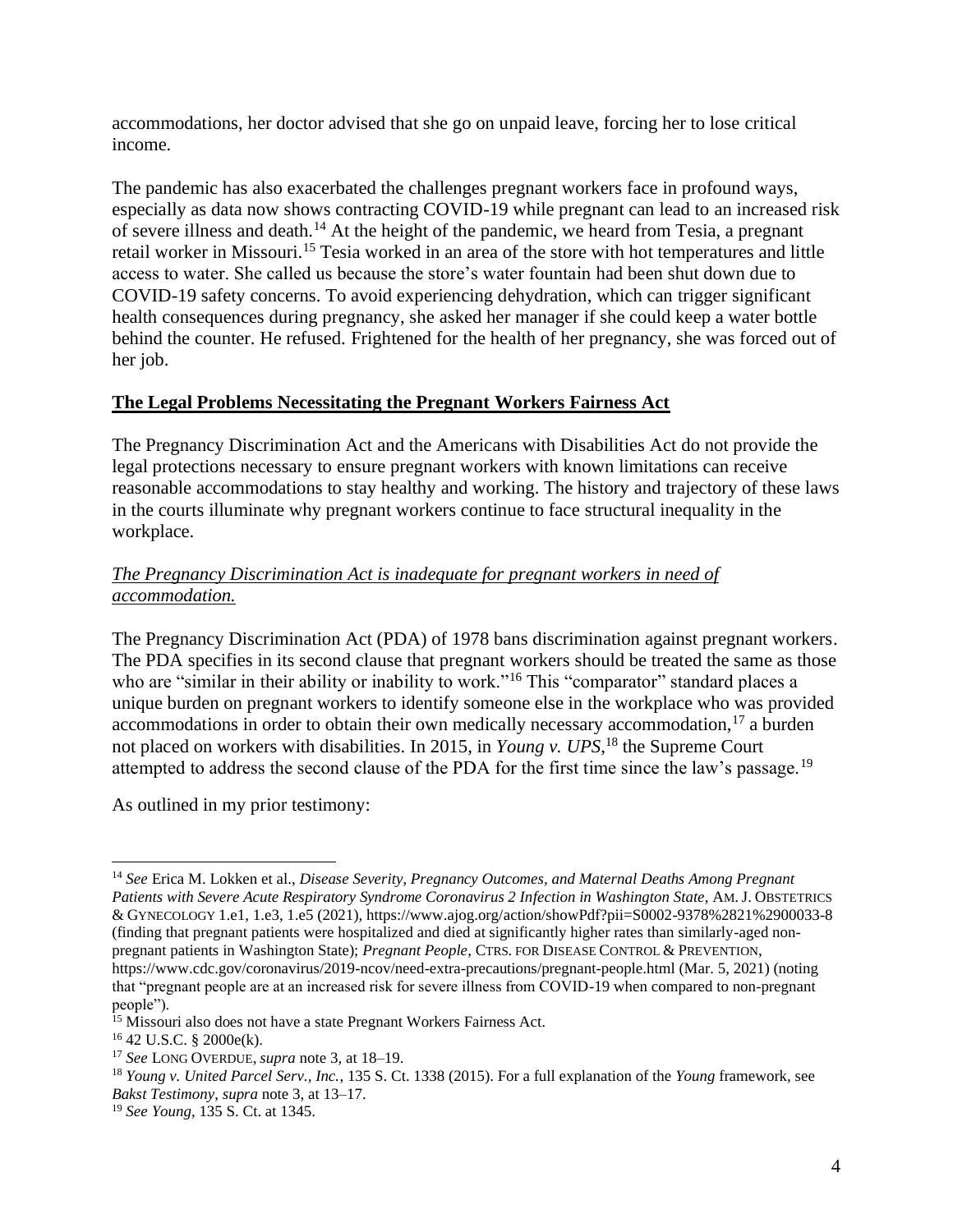The most salient aspect of Justice Breyer's opinion for the majority [in *Young v. UPS*] rested on a new modified *McDonnell Douglas* burden-shifting framework that pregnant women must use to prove individual unlawful treatment when an employer fails to accommodate her pregnancy and there is no other clear evidence of wrongdoing on the employer's part.

The three-step disparate treatment test first requires a plaintiff to show that she was protected under the law (i.e. pregnant), that she sought, and was denied, an accommodation, and that her employer accommodated others "similar in their ability or inability to work." If a worker can meet this first step—which even after *Young* often proves insurmountable—the employer may then counter the plaintiff's claim by putting forward a "legitimate, non-discriminatory reason for denying the accommodation," though the [C]ourt clarified that expense and inconvenience do not independently qualify as legitimate justifications. Finally, the plaintiff can respond to the employer's justification by offering evidence that said reasoning was simply pretext for intentional discrimination. One way a plaintiff can prove pretext, the Court said, is by a showing that an employer's policy placed a "significant burden" on women in the workplace, and that the employer's justification was not "sufficiently strong" to justify that burden.<sup>20</sup>

While the Supreme Court's ruling in *Young* in some ways furthered the purpose of the PDA, in A Better Balance's report, "Long Overdue," we found that two-thirds of women lost their PDA pregnancy accommodation claims in court post-*Young*. <sup>21</sup> A high percentage of these losses can be traced to courts' rejection of pregnant workers' comparators or to workers' inability to find a comparator.<sup>22</sup> The *Young* standard also has done little to create clarity in the law, sowing confusion among lower courts, juries, and litigants alike.<sup>23</sup>

In my 2019 Congressional testimony, I outlined many of these cases in detail, noting:

In case after case we reviewed, women in jobs ranging from nursing to law enforcement[,] and in both the public and private sector[,] were denied accommodations because courts found they could not produce valid comparators. We also found these cases spanned the nation, with women denied accommodations everywhere from Michigan to Pennsylvania to Oklahoma.<sup>24</sup>

The oppressive comparator standard persists through today.<sup>25</sup> For example, in an August 2020 case, Julia Barton, a corrections officer, needed minor pregnancy accommodations to avoid toxic

<sup>20</sup> *See Bakst Testimony*, *supra* note 3, at 13 (footnotes omitted).

<sup>21</sup> *See* LONG OVERDUE, *supra* note 3, at 13.

<sup>22</sup> *See id.* at 14–16; *see also Bakst Testimony*, *supra* note 3, at 15 & n.67 (citing *Luke v. CPlace Forest Park SNF*, 747 F. App'x 978, 980 (5th Cir. 2019); *Turner v. Hartford Nursing and Rehab*, No. 16 Civ. 12926, 2017 WL 3149143, at \*6 (E.D. Mich. July 25, 2017)).

<sup>23</sup> *See* LONG OVERDUE, *supra* note 3, at 20.

<sup>24</sup> *See Bakst Testimony*, *supra* note 3, at 15 & n. 67–73*; see also* LONG OVERDUE, *supra* note 3, at 14–16.

<sup>25</sup> *See* LONG OVERDUE, *supra* note 3, at 14–16; *Equal Emp't Opportunity Comm'n v. Wal-Mart Stores East, LP*, No. 18-cv-783-bbc, 2021 WL 664929 (W.D. Wis. Feb. 19, 2021) (granting summary judgment for employer in case where pregnant and breastfeeding employees were denied lifting accommodations and time and space to pump, because the plaintiff could not demonstrate that non-pregnant employees who were injured off the job were treated more favorably); *Reyes v. Westchester County Health Care Corporation*, No. 19-CV-08916 (PMH), 2021 WL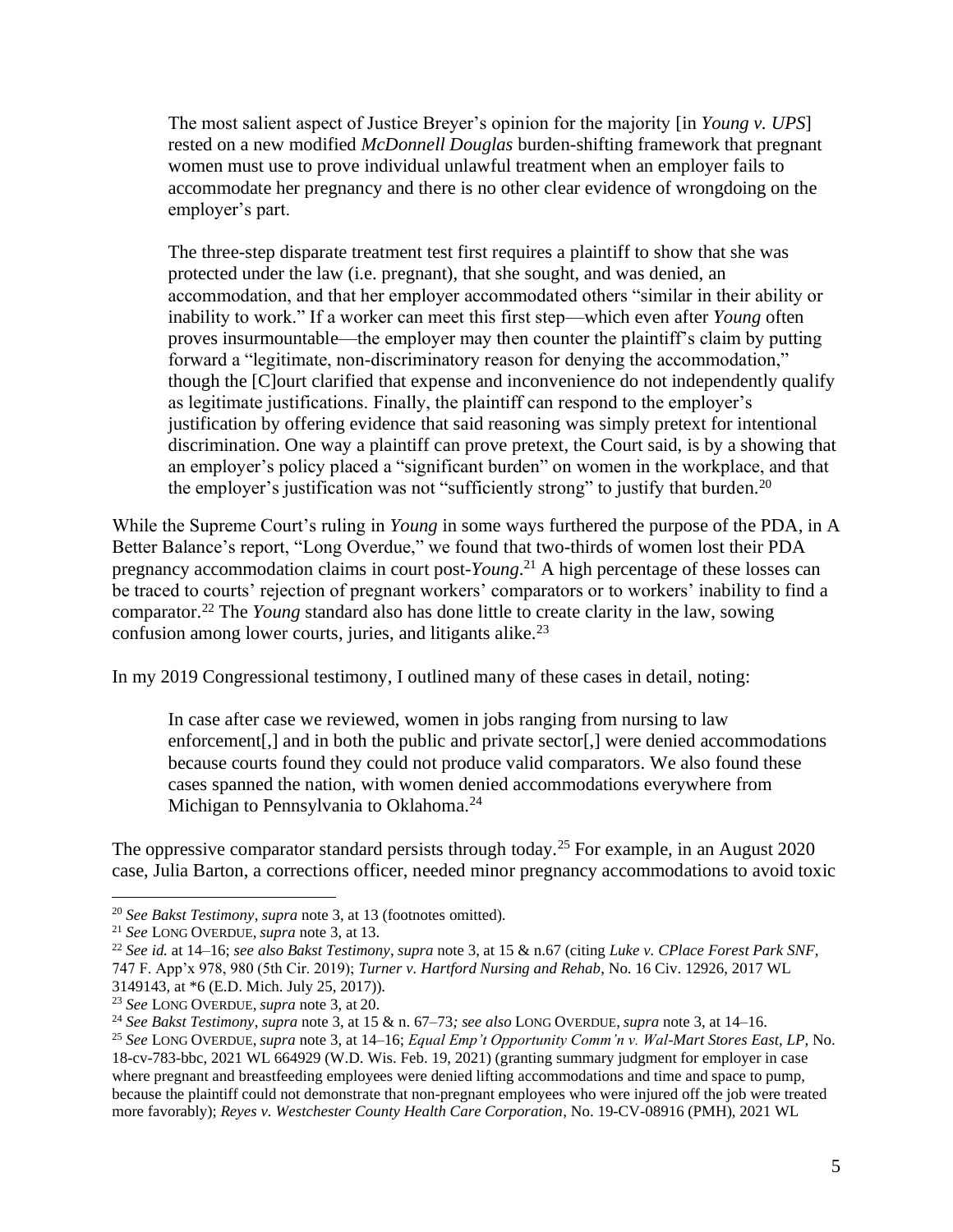fumes, high temperatures, prolonged standing, and pushing over 100 pounds—a request her employer denied.<sup>26</sup> As a result, Barton was forced onto unpaid leave and lost her health insurance at the very moment she needed it most.<sup>27</sup> The court affirmed her employer's refusal to accommodate, reasoning that, under *Young*, Barton's inability to "describe what, if any, reasonable accommodations were offered to other corrections officers outside of the protected group (pregnant women)," was fatal to her claim. $^{28}$ 

Likewise, in a February 2021 case, low-wage pregnant Walmart workers needed modifications to their jobs to reduce the weight they were required to lift and the amount of time they were forced to stand.<sup>29</sup> Walmart refused, under the guise of a national policy of only accommodating workers injured on the job.<sup>30</sup> The Western District of Wisconsin endorsed Walmart's failure to accommodate due to insufficient comparator evidence.<sup>31</sup> Invoking *Young*, the court reasoned that, even though "100 percent of employees injured on-the-job" were accommodated—while no pregnant employees were even eligible for accommodation under Walmart's policy—the EEOC had failed to present sufficient comparator evidence.<sup>32</sup>

Indeed, seven years after the Supreme Court published its complicated *Young* decision, some courts fail even to apply the Court's modified *McDonnell Douglas* test in PDA accommodation cases.<sup>33</sup> Recently, one court even stated, incorrectly, that plaintiffs "must show that a comparator

310945 (S.D.N.Y. Jan. 29, 2021) (granting motion to dismiss on PDA claim where employer refused to provide respiratory therapist assistance with lifting or permit her not to work with unsafe CT scanner); *Barton v. Warren Cty.*, No. 1:19-CV-1061 (GTS/DJS), 2020 WL 4569465 (N.D.N.Y. Aug. 7, 2020) (dismissing PDA claim where employer denied reasonable accommodations to pregnant plaintiff, a corrections officer, because she did not plead any facts suggesting that the defendant accommodated other corrections officers similar in their ability or inability to work); *White v. Marquis Companies I*, Inc., No. 3:18-cv-00613-YY, 2020 WL 5949244 (D. Or. June 30, 2020) (granting summary judgment on PDA claim for employer who failed to provide requested modified work schedule to pregnant plaintiff), *report and recommendation adopted*, 2020 WL 5947885 (D. Or. Oct. 7, 2020); *Gilbert v. Kroger Co.*, No. 19-0496, 2020 WL 2549700 (W.D. La. May 19, 2020) (granting summary judgment on PDA claim to employer who refused to provide pregnant plaintiff with a lifting restriction and a schedule change, resulting in a serious injury, because she couldn't demonstrate that similarly-situated non-pregnant employees had received accommodations); *Allred v. Home Depot USA, Inc*., No. 1:17-cv-00483-BLW, 2019 WL 2745731 (D. Idaho Jun. 28, 2019) (granting summary judgment on PDA claim for employer after the plaintiff resigned due to her supervisor's failure to respond to her request for lactation accommodations); *Mestecky v. N.Y.C. Dep't of Educ.*, No. 13-CV-4302, 2018 WL 10509457 (E.D.N.Y. Mar. 20, 2018) (granting defendants summary judgment on PDA claim because the plaintiff, who was denied tenure and terminated after taking leave to address postpartum symptoms, could not demonstrate that defendants had treated anyone who took leave for a reason unrelated to pregnancy more favorably), *aff'd* 791 F. App'x 236 (2d Cir. 2019).

<sup>27</sup> *Id.*

<sup>&</sup>lt;sup>26</sup> See Pls. Br. in Opp'n to Mot. to Dismiss at 4, Barton v. Warren Cty., No. 1:19-cv-01061-GTS-DJS (N.D.N.Y. Aug. 7, 2020), ECF No. 5.

<sup>&</sup>lt;sup>28</sup> See *Barton*, 2020 WL 4569465, at \*14. The court only addressed Barton's federal claims, since her state law claims were time-barred. *Id.* at \*7–8.

<sup>29</sup> See *Wal-Mart Stores East, LP*, 2021 WL 664929, at \*13.

<sup>30</sup> *Id.* at \*2. Walmart subsequently changed its policy. *Id.* at \*4.

 $31$  *Id.* at \*10–11.

<sup>&</sup>lt;sup>32</sup> *Id.* at \* 10 (noting that the EEOC failed to provide evidence of "what percentage of non-pregnant workers not injured on the job were provided accommodations or forced to take leave").

<sup>33</sup> *See*, *e.g.*, *Tomiwa v. PharMEDium Servs.*, LLC, No. 4:16-CV-3229, 2018 WL 1898458, at \*4–5 (S.D. Tex. Apr. 20, 2018) (failing to cite *Young* or apply the Court's modified *McDonnell Douglas* test when granting the employer summary judgment on a PDA claim brought by a pharmacy technician who was fired after requesting bed rest because, among other reasons, she could not identify similarly situated employees who were provided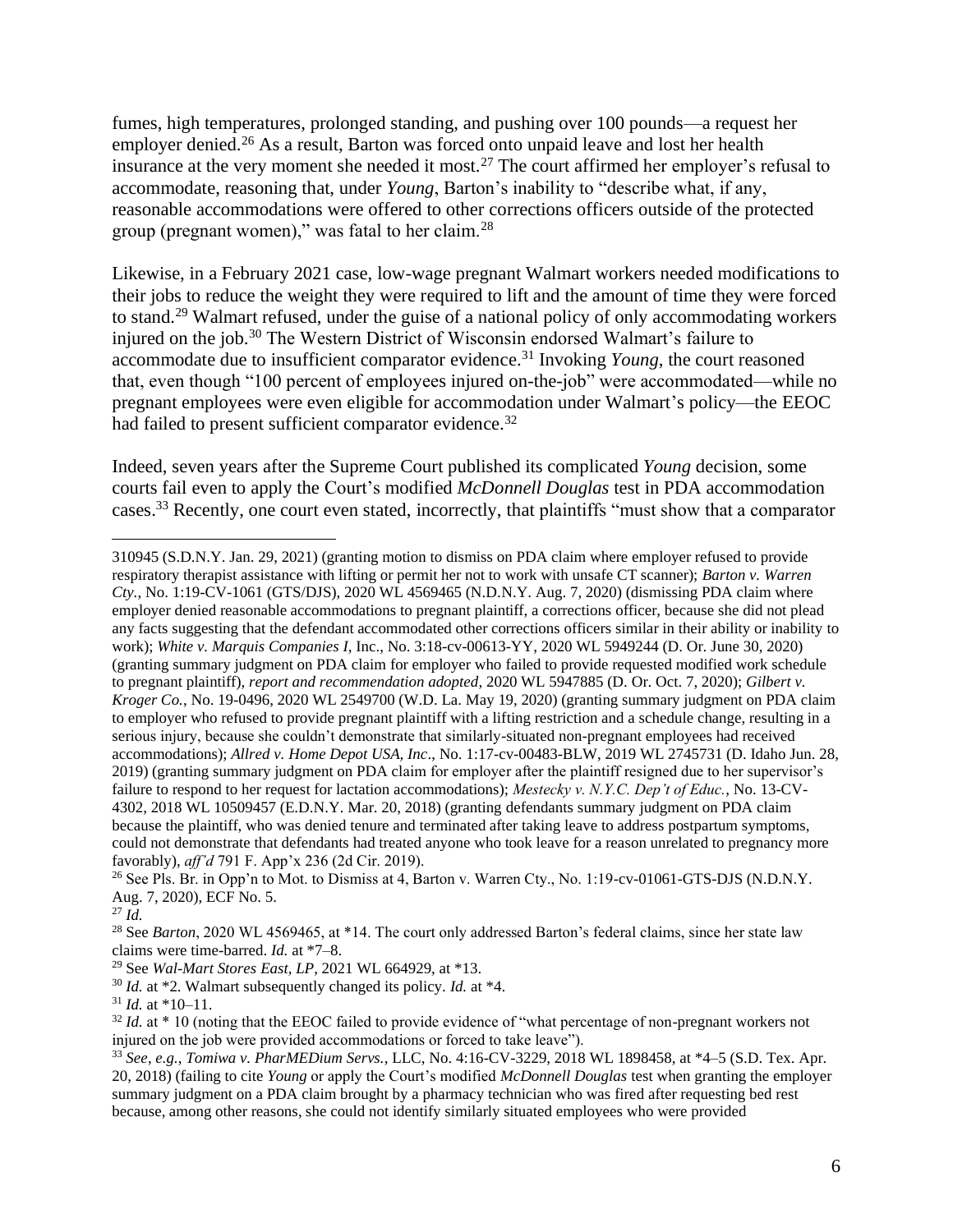was treated more favorably in *nearly identical circumstances*" <sup>34</sup>—an overly rigid standard unsupported by the Court's decision in *Young*.

These recent decisions further illustrate how steep a barrier *Young* and its comparator standard have erected to proving pregnancy discrimination in court.<sup>35</sup> Workers, especially low-wage workers—and particularly women of color—typically do not have access to their coworkers' personnel files and do not otherwise know how they are being treated. Often, this information is rightly confidential, which means a pregnant worker would be unable to find the information needed to show they are entitled to an accommodation. Most pregnant workers do not have the resources, time, or desire to engage in time-consuming and stressful litigation to attempt to obtain such information. They want, and need, to be able to receive an accommodation promptly, so they can continue earning income while maintaining a healthy pregnancy.

### *Decades after the PDA's passage, pregnant workers still face pernicious and unconstitutional gender stereotypes.*

Though well-intentioned, the Pregnancy Discrimination Act (PDA), through a combination of legislative blind spots and narrow judicial interpretations, has failed to adequately address sex stereotyping surrounding pregnancy.<sup>36</sup> For instance, a study published in June 2020 surveying pregnant women who work in physically demanding jobs, including manufacturing and retail, found that 63 percent of women surveyed worried about facing negative stereotypes related to their pregnancy, and many avoided asking for accommodations, sensing instead that they needed to overexert themselves physically in order to avoid stereotyping.<sup>37</sup> As a result, the study's

accommodations); *Pawlow v. Dep't of Emergency Servs. & Pub. Prot.*, 172 F. Supp. 3d 568, 575 (D. Conn. 2016) (failing to cite *Young* or apply the Court's modified *McDonnell Douglas* test when dismissing a PDA claim brought by a police officer who alleged that she was required to go home to express breast milk, was forced to pump in an area used to make bullets, and was punished for needing to pump); *Agee v. Mercedes-Benz U.S. Intern., Inc.*, No. 7:12-cv-4014-SLB, 2015 WL 1419080, at \*2 (N.D. Ala. Mar. 26, 2015) (failing to cite *Young* or apply the Court's modified *McDonnell Douglas* test when granting the employer summary judgment on an assembly line worker's PDA claim that she was terminated after requesting to work no more than forty hours per week, reasoning that the information she provided about co-workers who were accommodated was not based on her "personal knowledge"). <sup>34</sup> *Pennucci-Anderson v. Ochsner Health Sys*., No. CV 19-271-DPC, 2021 WL 242862, at \*5 (E.D. La. Jan. 25, 2021) (emphasis added); *see also Santos v. Wincor Nixdorf, Inc.,* No. 19-50046, 2019 WL 3720441 (5th Cir. Aug. 7, 2019) (finding that the plaintiff failed to make out her *prima facie* case because she "did not present sufficient evidence to allow the conclusion that a non-pregnant employee was treated differently in *nearly identical circumstances*" (emphasis added)).

<sup>35</sup> *Bakst Testimony*, *supra* note 3, at 16–17.

<sup>36</sup> *See id.* at 21–22 ("Congress enacted the PDA to end longstanding practices by which employers forced women out of the workplace as a matter of course when they became pregnant. These practices were based on the notions that pregnancy is incompatible with work, that a pregnant woman's proper place was at home, and that pregnancy should signal the end of a woman's working life." (quoting Br. of Am. C.L. Union & A Better Balance et al. as Amici Curiae Supporting Petitioner, *Young v. United Parcel Serv., Inc.*, 135 S. Ct. 1338 (2015) (No. 12-1226), at 8)); *see also* 123 Cong. Rec. 7,539 (1977) (statement of Sen. Williams) (stating that PDA intended to address "the outdated notion that women are only supplemental or temporary workers—earning 'pin money' or waiting to return home to raise children full-time").

<sup>37</sup> *See* Sara Zaske, *Pregnancy Stereotypes Can Lead to Workplace Accidents*, WSU NEWS (June 29, 2020), [https://news.wsu.edu/2020/06/29/pregnancy-stereotypes-can-lead-workplace-accidents;](https://news.wsu.edu/2020/06/29/pregnancy-stereotypes-can-lead-workplace-accidents) Lindsey M. Lavaysse & Tahira M. Probst, *Pregnancy and Workplace Accidents: The Impact of Stereotype Threat*, 35 WORK & STRESS 93, 98, 104 (2020), [https://www.tandfonline.com/doi/abs/10.1080/02678373.2020.1774937;](https://www.tandfonline.com/doi/abs/10.1080/02678373.2020.1774937) *see also* Kaylee J. Hackney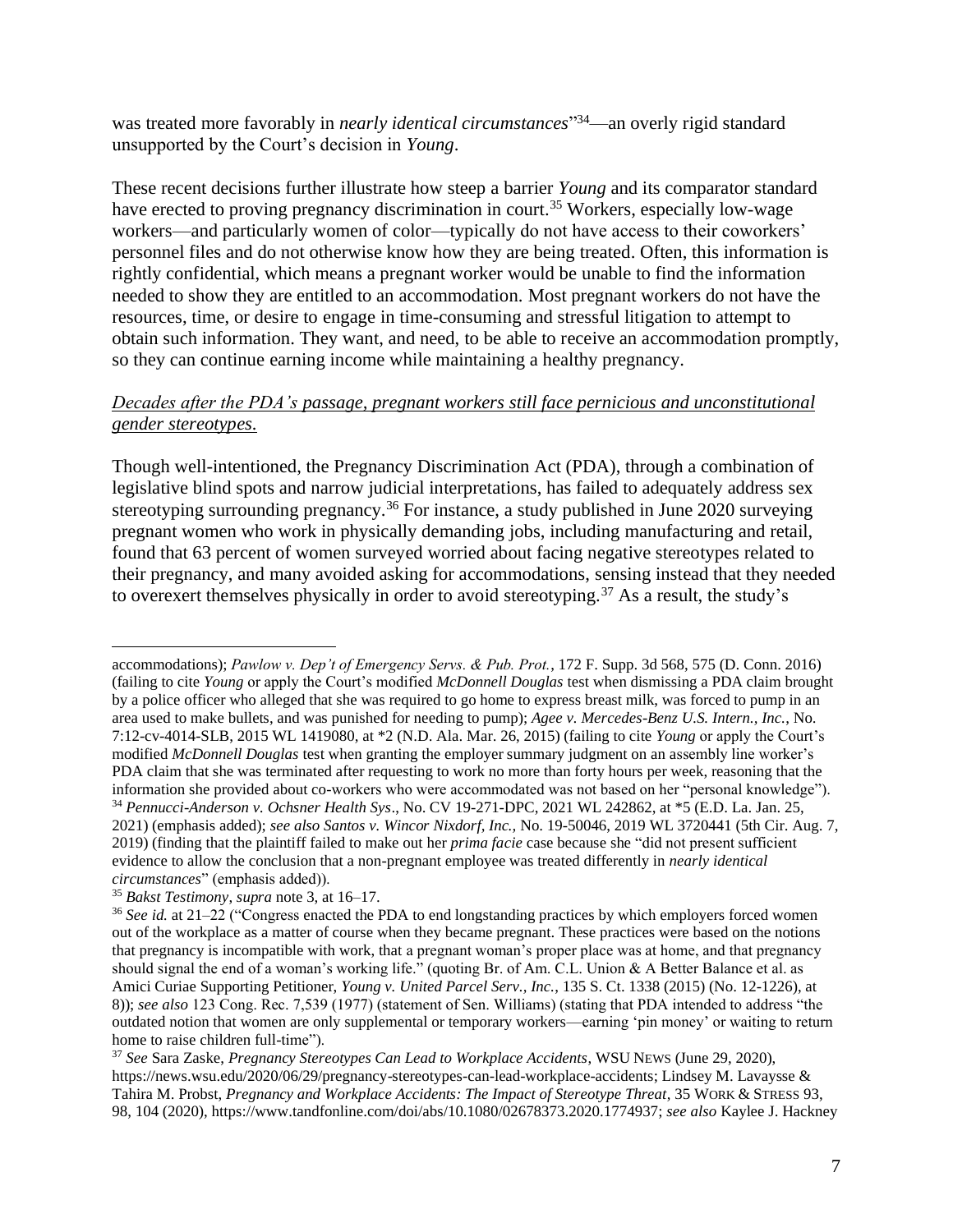authors recommended "creat[ing] better social support for utilizing pregnancy accommodation."<sup>38</sup> Those women who are let go or pushed out for needing accommodation face a dual burden based on stereotyping: they lose critical income and must then fight to re-enter a job market that is especially brutal on pregnant women and new mothers.<sup>39</sup>

Despite Congress's efforts via the PDA to eradicate "the pervasive presumption that women are mothers first, and workers second,"<sup>40</sup> employers, including state actors, continue to participate in and foster unconstitutional gender-role stereotyping<sup>41</sup> in the provision of accommodations to pregnant workers.<sup>42</sup> For instance, in late 2015, Devyn Williams, a correctional officer trainee,

<sup>41</sup> The constitutional right to be free of invidious sex-role stereotyping "at the faultline between work and family" is now well-established. *Hibbs*, 538 U.S. at 738; *see also id.* at 731 & n.5 (rejecting the "sex-role stereotype" that "women's family duties trump those of the workplace"); *Craig v. Boren*, 429 U.S. 190, 198–99 (1976) (rejecting "outdated misconceptions concerning the role of females in the home rather than in the 'marketplace and world of ideas'" (internal citations omitted)); *Califano v. Westcott*, 443 U.S. 76, 88 (1979) (rejecting "the baggage of sexual stereotypes that presumes the father has the primary responsibility to provide a home and its essentials, while the mother is the center of home and family life" (internal quotation marks and citations omitted)). Notably, courts and scholars have read such case law to narrow the Court's 1974 pronouncement in *Geduldig v. Aiello* that "not . . . every legislative classification concerning pregnancy is a sex-based classification." 417 U.S. 484, 496 n.20 (1974). *See, e.g., Zambrano-Lamhaouhi v. N.Y.C. Bd. of Educ.*, 866 F. Supp. 2d 147, 174 n.11 (E.D.N.Y. 2011) (noting that "*Geduldig* has not been overruled, though *Hibbs* and *Back* [*v. Hastings on Hudson Union Free Sch. Dist.*, 365 F.3d 107 (2d Cir. 2004)] make clear that discrimination based on *stereotypical assumptions regarding pregnant* women does violate the Equal Protection Clause"); Reva Siegel, *You've Come A Long Way, Baby: Rehnquist's New Approach to Pregnancy Discrimination in Hibbs*, 58 STAN. L. REV. 1871, 1892 (2006) ("We might read *Hibbs* as limiting *Geduldig* sub silentio, but it seems as reasonable to read *Hibbs* as answering the question *Geduldig* reserved. Where regulation of pregnant women rests on sex-role stereotypes, it is sex-based state action."); *see also U.S. v. Virginia*, 518 U.S. 515, 533 (1996) (suggesting that the regulation of pregnancy, which may be used to "promot[e] equal employment opportunity," *is* a sex-based classification triggering heightened scrutiny) (quoting *Cal. Fed. Sav. & Loan Ass'n v. Guerra*, 479 U.S. 272, 289 (1987)).

<sup>42</sup> *See, e.g., Allen-Brown v. District of Columbia*, 174 F. Supp. 3d 463, 468 (D.D.C. 2016) (police officer denied temporary reassignment); *Burch v. N.C. Dep't of Pub. Safety*, 158 F. Supp. 3d 449, 455–56 (E.D.N.C. 2016) (special agent denied temporary work assignment); *Jackson v. Battaglia*, 63 F. Supp. 3d 214, 218–19, 223 (N.D.N.Y. 2014) (state employee, a nurse technician, denied daytime shift and assistance changing patients; accused of "using her pregnancy as an excuse for not doing her work"; and fired); *Caravantes v. Oregon*, No. 3:13-cv-00355-PK, 2014 WL 4199204 (D. Or. Aug. 22, 2014) (state employee, a caregiver, denied accommodation for lifting restrictions); *Burnett v. Univ. of Tennessee-Knoxville*, No. 3:09-CV-017, 2010 WL 1687062, at \*2 (E.D. Tenn. Apr. 26, 2010) (state employee, a veterinary assistant, denied request to have "minimal contact" with diseased animals); *Borchert v. Oklahoma*, No. 04CV0839 CVE/SAJ, 2006 WL 228913 (N.D. Okla. Jan. 30, 2006) (state employee, a child care attendant, denied accommodation for lifting restriction); *Atteberry v. Dep't of State Police*, 224 F. Supp. 2d 1208, 1211 (C.D. Ill. 2002) (state police officer denied light duty); *Porter v. Kansas*, 757 F. Supp. 1224, 1227–28 (D. Kans. 1991) (state employee, a psychiatric aide, denied accommodation for lifting restriction); *Davis v. Cal. Dep't of Corr.*, No. CIV. S-93-1307DFLGGH, 1996 WL 271001 (E.D. Cal. Feb. 23, 1996) (corrections officers denied light duty); *Duffy v. Se. Pa. Transp. Co.*, Civ.A. No. 94-4260, 1995 LW 612922, at \*3 (E.D. Pa. Oct. 12, 1995) (transit police officer denied light duty); *Gregory v. Illinois*, No. 87 C 10704, 1989 WL 105243, at \*1 (N.D. Ill. Sept. 7, 1989) (state employee, a toll collector, denied accommodation for lifting restriction); *see also Bakst Testimony*, *supra* note 3, at 5 n.15 (collecting cases of public employers' discriminatory denial of accommodations to pregnant workers). This evidence of persistent discrimination by state actors against pregnant workers in need of

et al., *Examining the Effects of Perceived Pregnancy Discrimination on Mother and Baby Health*, J. APPLIED PSYCH. 1, 8 (2020), [https://doi.apa.org/doiLanding?doi=10.1037%2Fapl0000788.](https://doi.apa.org/doiLanding?doi=10.1037%2Fapl0000788)

<sup>38</sup> Zaske, *supra* note 37.

<sup>39</sup> Dina Bakst, Opinion, *Pregnant, and Pushed Out of a Job*, N.Y. TIMES, Jan. 30, 2012, at A25.

<sup>40</sup> *Nev. Dep't of Human Res. v. Hibbs*, 538 U.S. 721, 736 (2003) (quoting *The Parental and Medical Leave Act of 1986: Joint Hearing before the Subcommittee on Labor–Management Relations and the Subcommittee on Labor Standards of the House Committee on Education and Labor*, 99th Cong., 100 (1986)).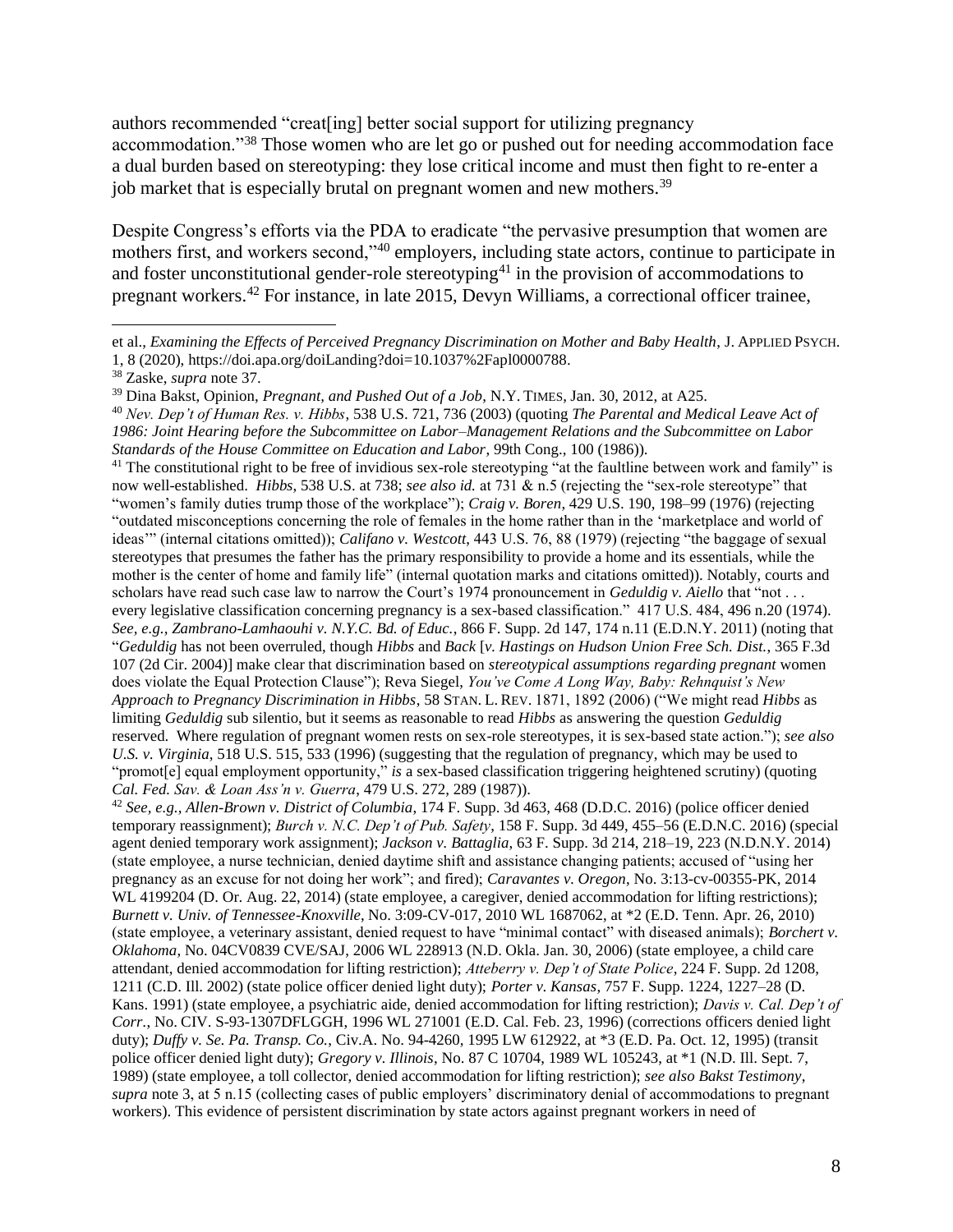informed her employer, the Alabama Department of Corrections, that she was pregnant.<sup>43</sup> Corrections officials immediately began to discuss how to terminate Williams, with one deputy commissioner commenting in an email, "Let me guess, we have to pay this person [Williams] through the entire pregnancy[?]"<sup>44</sup> At officials' urging, Williams provided a doctor's note recommending she be excused from the state's monthly physical training session due to her pregnancy.<sup>45</sup> Upon receipt of the note, one corrections official emailed the others, "[t]his [doctor's note] will give us grounds to separate [Plaintiff] from service."<sup>46</sup> The state promptly fired Williams.<sup>47</sup>

In one sense, Williams was lucky: Alabama officials had the poor judgment to document their animus. Their emails made explicit the unconstitutional sex stereotypes motivating their refusal to accommodate. Employers do not always put the animus underlying their failures to accommodate in discoverable emails.<sup>48</sup> The PDA has failed to root out such intentional yet "subtle [forms of] discrimination that [are] difficult to detect on a case-by-case basis,"<sup>49</sup> thanks in part to a proof structure that demands onerous and lengthy litigation.<sup>50</sup> (Williams was still litigating her case nearly five years after she requested accommodation.)

Williams's experience is not unique. Pregnant workers across the country suffer insidious onthe-job sex stereotyping, too often told that they must choose between being pregnant and being a worker.<sup>51</sup> Stereotyping surrounding pregnancy and motherhood is pervasive, and biases can be intentional, implicit, unconscious, or structural. <sup>52</sup> For pregnant workers of color, sex stereotyping is accompanied by additional layers of biases stemming from structural racism.<sup>53</sup>

accommodation warrants Congress's exercise of power granted to it under Section 5 of the Fourteenth Amendment to remedy and deter violations of equal protection. *See* Reva Siegel, *The Pregnant Citizen, from Suffrage to the Present*, 108 GEORGETOWN L. J. 167, 220–221, 225–26 & n.324 (2020) [hereinafter *The Pregnant Citizen*] (documenting "the centuries of state action that helped engender the sex-role understandings about a mother's place that continue to limit prospects, both for the pregnant and the potentially pregnant, in the marketplace, education, and politics").

<sup>43</sup> *Williams v. Ala. Dep't of Corr.*, 477 F. Supp. 3d 1236, 1241 (N.D. Ala. 2020).

<sup>44</sup> *Id.* at 1241–42.

<sup>45</sup> *Id.* at 1242.

<sup>46</sup> *Id.*

<sup>47</sup> *Id.* at 1242–43.

<sup>48</sup> *See Bakst Testimony*, *supra* note 3, at 7 & n.18.

<sup>49</sup> *Hibbs*, 538 U.S. at 736.

<sup>50</sup> *See Bakst Testimony*, *supra* note 3 at 16–17.

<sup>51</sup> *Bakst Testimony*, *supra* note 3, at 4–9 (detailing stories of workers forced to choose between their job and the health of their pregnancy, despite needing only modest accommodations).

<sup>52</sup> *See Bakst Testimony*, *supra* note 3, at 6–8.

<sup>53</sup> *See* JOCELYN FRYE, CTR. FOR AM.PROGRESS, THE MISSING CONVERSATION ABOUT WORK AND FAMILY: UNIQUE CHALLENGES FACING WOMEN OF COLOR 11 (2016):

Contemporary researchers have noted that both white women and women of color continue to be constrained by narrow—but sometimes different—views of what are considered their proper roles. Some researchers argue that working white women with children sometimes are questioned about whether they can be both good mothers and good workers, but many women of color with children are expected to go to work and are questioned if they want to stay home. Perhaps stemming from the historical view of family matters being confined to the home, some women of color may find that their success at work hinges—and is judged on their willingness to deprioritize family in favor of work obligations (footnotes omitted).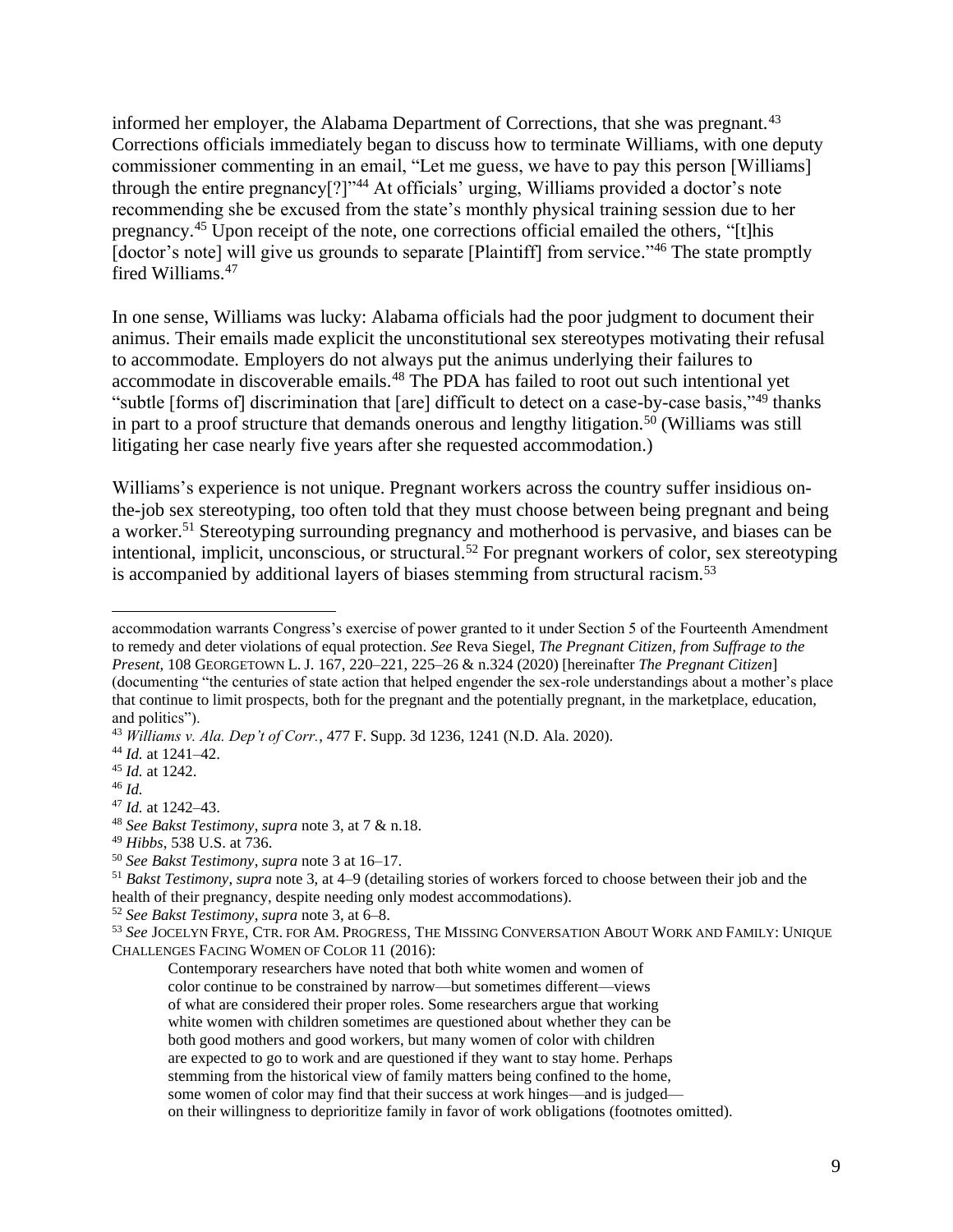The PDA's failure demands further action by Congress. Where, as here, "Congress ha<sup>[s]</sup> already tried unsuccessfully" to remedy violations of equal protection and such "previous legislative attempts ha<sup>[ve]</sup> failed," then "added prophylactic measures" are justified.<sup>54</sup> The PWFA is just such a measure, one that is narrow, tailored, and targeted to combat invalid stereotypes about the place of "mothers or mothers-to-be"<sup>55</sup> in the work sphere. By requiring the reasonable accommodation of pregnant workers only absent undue hardship, the PWFA is carefully crafted to deter and remedy unconstitutional sex discrimination in the hiring, retention, and promotion of women who could potentially become pregnant and soon-to-become mothers.<sup>56</sup>

#### *The Americans with Disabilities Act is inadequate for pregnant workers in need of accommodation.*

Although the Americans with Disabilities Act  $(ADA)$ ,<sup>57</sup> provides an explicit right to reasonable accommodation for workers with disabilities, most pregnancy-related conditions are not deemed "disabilities" as required to trigger protection under the law, even though Congress expanded the ADA in 2008.<sup>58</sup> As one court recently concluded in 2018, "[a]lthough the 2008 amendments broadened the ADA's definition of disability, these changes only have had a modest impact when applied to pregnancy-related conditions."<sup>59</sup> Another court said, following the expansion of the ADA, that "[o]nly in extremely rare cases have courts found that conditions that arise out of pregnancy qualify as a disability."<sup>60</sup>

The ADA framework presents two challenges to workers seeking accommodations for pregnancy, childbirth, and related medical conditions. First, the ADA does not protect pregnant workers without complications, but who may require medically necessary accommodations to

*See also* Stephanie Bornstein, *Work, Family, and Discrimination at the Bottom of the Ladder*, 19 GEO. J. ON POVERTY L. & POL'Y 1, 39–40 (2012).

<sup>54</sup> *Hibbs*, 538 U.S. at 737; *see also South Carolina v. Katzenbach*, 383 U.S. 301, 308, 314 (1966) (recognizing that additional legislation was "an appropriate means for carrying out Congress' constitutional responsibilities" to enforce the Fifteenth Amendment, because litigation under the existing statutory scheme was too "onerous," "slow," and "ineffective" to eliminate race discrimination in voting).

<sup>55</sup> *Hibbs*, 538 U.S. at 736 (citation omitted).

<sup>56</sup> *See The Pregnant Citizen*, *supra* note 42, at 225 ("The reasonable accommodation framework relieves individual employees of the burden of proving animus: of showing that an employer's inflexible imposition of workplace standards reflects sex stereotyping that flows from the invidious assumption that pregnant workers are not competent or committed workers."); *id.* at 225 n.322 (citing A BETTER BALANCE & NAT'L WOMEN'S LAW CTR., IT SHOULDN'T BE A HEAVY LIFT: FAIR TREATMENT FOR PREGNANT WORKERS 7 (2013),

<https://www.abetterbalance.org/resources/it-shouldnt-be-a-heavy-lift/> ("When a woman worker is already seen as an outsider, her pregnancy and any requests for changes in her job related to the pregnancy can be taken as further evidence that the job is inappropriate for a woman, leading employers to refuse to make accommodations.")). <sup>57</sup> 42 U.S.C. §§ 12101–12213 (2012).

<sup>58</sup> *See Bakst Testimony*, *supra* note 3, at 17.

<sup>59</sup> *Scheidt v. Floor Covering Assocs., Inc.*, No. 16-cv-5999, 2018 WL 4679582, at \*6 (N.D. Ill. Sept. 28, 2018).

<sup>60</sup> *Sam-Sekur v. Whitmore Grp., Ltd*., No. 11-CV-4938 (JFB)(GRB), 2012 WL 2244325, at \*8 (E.D.N.Y. June 15, 2012); *see also Wanamaker v. Westport Bd. of Educ.*, 899 F.Supp.2d 193, 211–12 (D. Conn. 2012) (noting that "even under the ADAAA's broadened definition of disability[,] short term impairments would still not render a person disabled within the meaning of the statute" and holding that the plaintiff, a teacher, could not survive her ADA claim because she "failed to allege that her [transverse](https://1.next.westlaw.com/Link/Document/FullText?entityType=disease&entityId=Iad9f1347475411db9765f9243f53508a&originationContext=document&transitionType=DocumentItem&contextData=(sc.Default)) myelitis limit[ed] a major life activity and that any impairment as a result of her [transverse](https://1.next.westlaw.com/Link/Document/FullText?entityType=disease&entityId=Iad9f1347475411db9765f9243f53508a&originationContext=document&transitionType=DocumentItem&contextData=(sc.Default)) myelitis was not for a short period of time").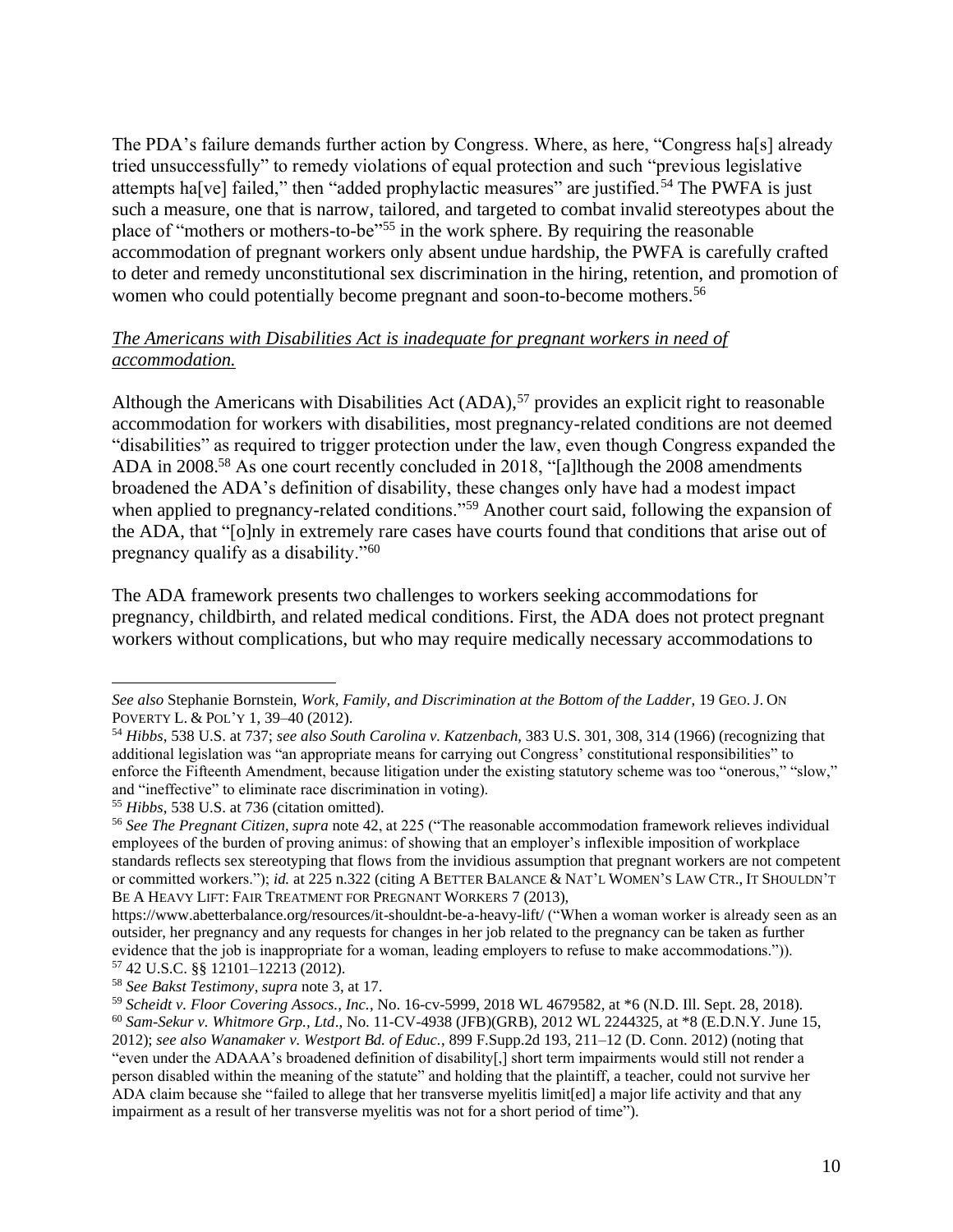prevent disabilities from arising.<sup>61</sup> Second, even where pregnant workers suffer serious complications related to pregnancy, courts still have been unwilling to recognize such complications as ADA-qualifying disabilities, deeming them to not amount to an "impairment" and/or substantially limit a major life activity.<sup>62</sup>

Examples of pregnancy-related complications that did not merit ADA protections even after Congress amended the law include high-risk pregnancy, hyperemesis gravidarum, and pregnancy-related bleeding. For instance, although Shakirat Tomiwa, a pharmacist in Texas, had to undergo two emergency surgeries related to her high-risk pregnancy, the court concluded that she did not have an impairment that constituted a "disability" and dismissed her ADA claim.<sup>63</sup> Likewise, Sylvia Wonasue went to the emergency room because she "felt weak, 'almost faint' and nauseous, and she was vomiting and bleeding."<sup>64</sup> There, the doctor informed her she was pregnant and diagnosed her with hyperemesis gravidarum, a severe form of morning sickness, and hypokalemia, a low level of potassium.<sup>65</sup> Despite these serious diagnoses, however, the court dismissed her accommodation claim, finding that the "plaintiff ha[d] not shown that she had a disability for purposes of the ADA."<sup>66</sup>

As recently as late 2020, courts have continued to affirm that pregnancy, absent complications, is not an ADA-qualifying disability meriting accommodation.<sup>67</sup> Courts also continue to limit the types of pregnancy-related complications that qualify as disabilities. For instance, in 2020, one court held that a plaintiff with pregnancy complications, including preeclampsia, did not have an ADA-qualifying disability because she had "presented no admissible evidence of her pregnancy complications or explained how they disabled her<sup>"68</sup>—despite the fact that preeclampsia is one of the three leading causes of maternal mortality.<sup>69</sup>

Over the last few years, states have worked to remedy the shortcomings of the PDA and ADA by enacting measures to afford additional protections to pregnant workers in need of

<sup>61</sup> *See Bakst Testimony*, *supra* note 3, at 17–19.

<sup>62</sup> *See id.* at 19–20; *see also* Dina Bakst, Responses to Questions for the Record at 5–8, *Long Over Due: Exploring the Pregnant Workers' Fairness Act (H.R. 2694): Hearing Before the Subcomm. on Civil Rights and Human Services of the H. Comm. On Ed. & Lab.*, 116th Cong. (2019) [hereinafter *Bakst Questions for the Record*]. <sup>63</sup> *See Bakst Questions for the Record*, *supra* note 62, at 7 (citing *Tomiwa v. PharMEDium Servs., LLC*, No. 4:16- CV-3229, 2018 WL 1898458, at \*5 (S.D. Tex. Apr. 20, 2018) (dismissing plaintiff's ADAAA claim because, despite the two emergency surgeries she had to undergo for a high risk pregnancy, "'[a]bsent unusual circumstances, pregnancy and related medical conditions do not constitute a physical impairment' under the ADAAA")). <sup>64</sup> *Wonasue v. Univ. of Md. Alumni Ass'n*, 984 F. Supp. 2d 480, 482 (D. Md. 2013).

<sup>65</sup> *Id.* at 483–84, 490.

<sup>&</sup>lt;sup>66</sup> *Id.* at 490. For a discussion about why the Family and Medical Leave Act is also an insufficient solution for

pregnant workers in need of accommodations, *see Bakst Testimony*, *supra* note 3, at 20–21.

<sup>67</sup> *See, e.g., Andrews v. Eaton Metal Prods., LLC*, No. 20-CV-00176-PAB-NYW, 2020 WL 5821611, at \*8 (D. Colo. Sept. 8, 2020), *report and recommendation adopted*, No. 20-CV-00176-PAB-NYW, 2020 WL 5815059 (D. Colo. Sept. 30, 2020) (holding that, under federal law, Plaintiff's "pregnancy . . . do[es] not fall under the scope of the ADA" and "thus, Plaintiff's allegations are insufficient to state a claim under the ADA for discrimination, failure to accommodate, or failure to promote").

<sup>68</sup> *Shaw v. T-Mobile*, No. 18-2513-DDC-GEB, 2020 WL 5231309, at \*12 (D. Kan. Sept. 2, 2020).

<sup>69</sup> Labib Ghulmiyyah & Baha Sibai, *Maternal Mortality from Preeclampsia/Eclampsia*, 36 SEMINARS IN PERINATOLOGY 56 (2012), [https://www.sciencedirect.com/science/article/abs/pii/S0146000511001571.](https://www.sciencedirect.com/science/article/abs/pii/S0146000511001571)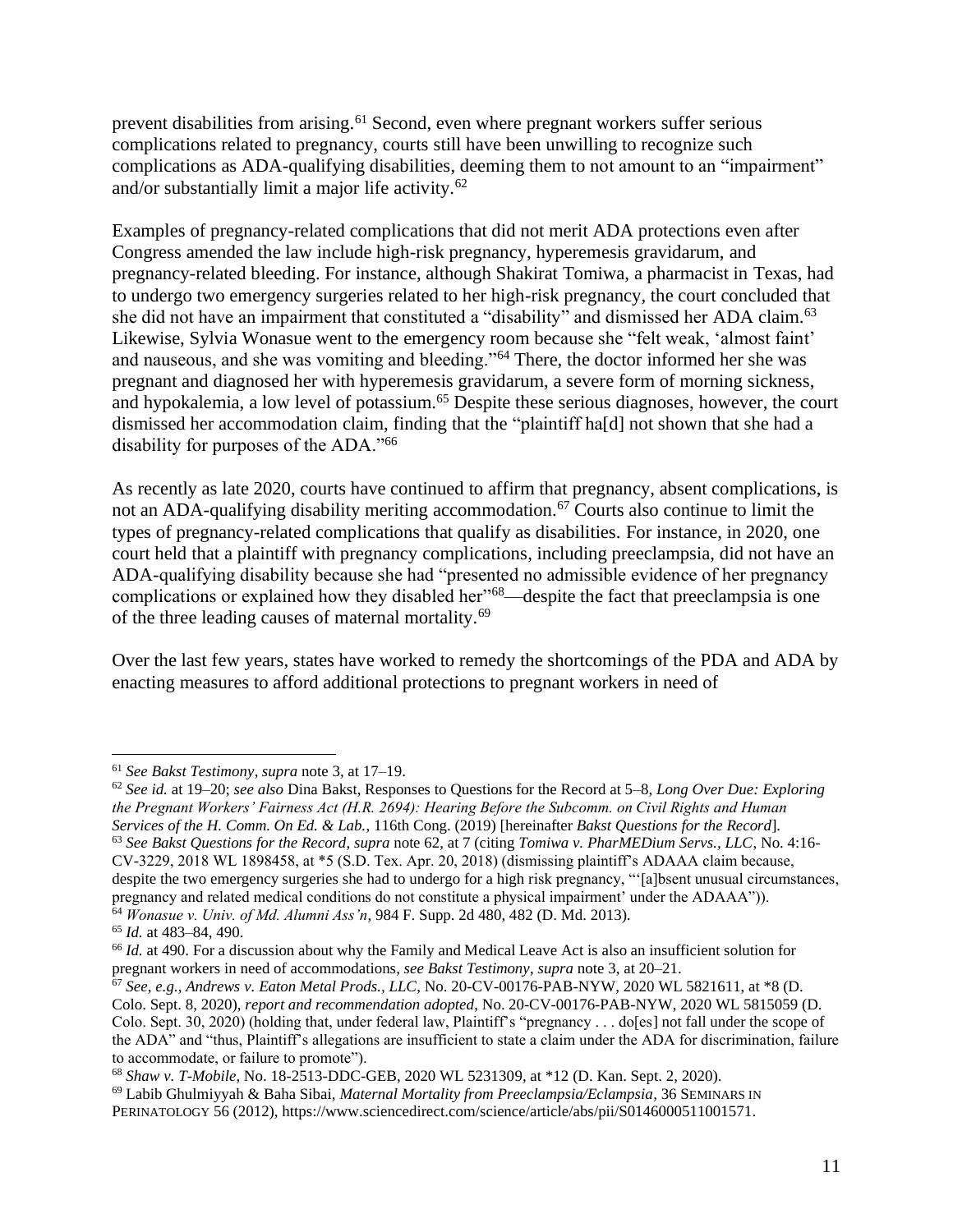accommodation.<sup>70</sup> Thirty states and five cities, including Tennessee, Kentucky, South Carolina, West Virginia, Illinois, Nebraska, and Utah, now have laws requiring employers to provide accommodations for pregnant employees.<sup>71</sup> All of the laws passed in recent years are highly similar to the federal legislation, and all passed with bipartisan, and often unanimous, support.<sup>72</sup> Many, including Tennessee's and Kentucky's laws, were championed by Republican legislators.<sup>73</sup> State-by-state change, however, is not enough. It is federal law that is as at the root of the problem, and it is federal law that must be fixed. We need the PWFA.

# **The Pregnant Workers Fairness Act is a Critical Economic Security and Maternal Health Measure**

Different pregnant workers have different needs, and many pregnant workers may require no accommodations at all. Those who stand to be most impacted by this bill are women working in physically demanding jobs, often low-wage jobs that are disproportionately held by women of color and immigrant women.<sup>74</sup> The PWFA is a recognition that the injustices pregnant women suffer can no longer be sidelined.

#### *Congress must shore up familial economic security, especially during this economic recession.*

Pregnant workers, especially women in low-wage and physically demanding jobs, experience dire economic consequences when pushed out or terminated for needing accommodations. Nearly two-thirds of women are the primary or co-breadwinner for their families;<sup>75</sup> those who are pushed onto leave often must use up saved paid or unpaid leave they had hoped to reserve to recover from childbirth, and then, unable to afford more time without a paycheck, must return to the workforce much earlier than planned or medically advisable. In addition to income, workers often lose health insurance, forcing them to delay or avoid critical pre- or post-natal care, or leaving them with crippling medical bills.<sup>76</sup> Prospects of promotion, advancement, and retirements savings also disappear, especially as it becomes more difficult to reenter the workforce after becoming a mother.<sup>77</sup>

For example, Armanda Legros—a single mother forced out of work because her employer refused to provide a lifting accommodation—lost the ability to feed her children.<sup>78</sup> "Once my

<sup>70</sup> *See* A BETTER BALANCE,FACT SHEET:STATE AND LOCAL PREGNANT WORKERS FAIRNESS LAWS, <https://www.abetterbalance.org/resources/fact-sheet-state-and-local-pregnant-worker-fairness-laws/> (last updated Jan. 28, 2021).

<sup>71</sup> *Id.*

<sup>72</sup> *Id*.

<sup>73</sup> *See* Hearing on H.B. 986 Before the H. Subcomm. on Employee Affairs (Tenn. Mar. 19, 2019) (Statement of Rep. Coley); Hearing on S.B. 18 Before the S. Comm. on the Judiciary, 2019 Gen. Assemb., Reg. Sess. (Ky. Feb. 14, 2019) (statement of Sen. Alice Forgy Kerr),

[https://www.ket.org/legislature/archives/?nola=WGAOS+020057&stream=aHR0cHM6Ly81ODc4ZmQxZWQ1ND](https://www.ket.org/legislature/archives/?nola=WGAOS+020057&stream=aHR0cHM6Ly81ODc4ZmQxZWQ1NDIyLnN0cmVhbWxvY2submV0L3dvcmRwcmVzcy9fZGVmaW5zdF8vbXA0OndnYW9zL3dnYW9zXzIyMDA1Ny5tcDQvcGxheWxpc3QubTN1OA%3D%3D&part=2) [IyLnN0cmVhbWxvY2submV0L3dvcmRwcmVzcy9fZGVmaW5zdF8vbXA0OndnYW9zL3dnYW9zXzIyMDA1N](https://www.ket.org/legislature/archives/?nola=WGAOS+020057&stream=aHR0cHM6Ly81ODc4ZmQxZWQ1NDIyLnN0cmVhbWxvY2submV0L3dvcmRwcmVzcy9fZGVmaW5zdF8vbXA0OndnYW9zL3dnYW9zXzIyMDA1Ny5tcDQvcGxheWxpc3QubTN1OA%3D%3D&part=2) [y5tcDQvcGxheWxpc3QubTN1OA%3D%3D&part=2.](https://www.ket.org/legislature/archives/?nola=WGAOS+020057&stream=aHR0cHM6Ly81ODc4ZmQxZWQ1NDIyLnN0cmVhbWxvY2submV0L3dvcmRwcmVzcy9fZGVmaW5zdF8vbXA0OndnYW9zL3dnYW9zXzIyMDA1Ny5tcDQvcGxheWxpc3QubTN1OA%3D%3D&part=2)

<sup>74</sup> *See Bakst Testimony*, *supra* note 3, at 8, 27.

<sup>75</sup> *Id.* at 4.

<sup>76</sup> *Id.* at 8.

<sup>77</sup> *Id.* at 8–9.

<sup>78</sup> *Id*. at 4.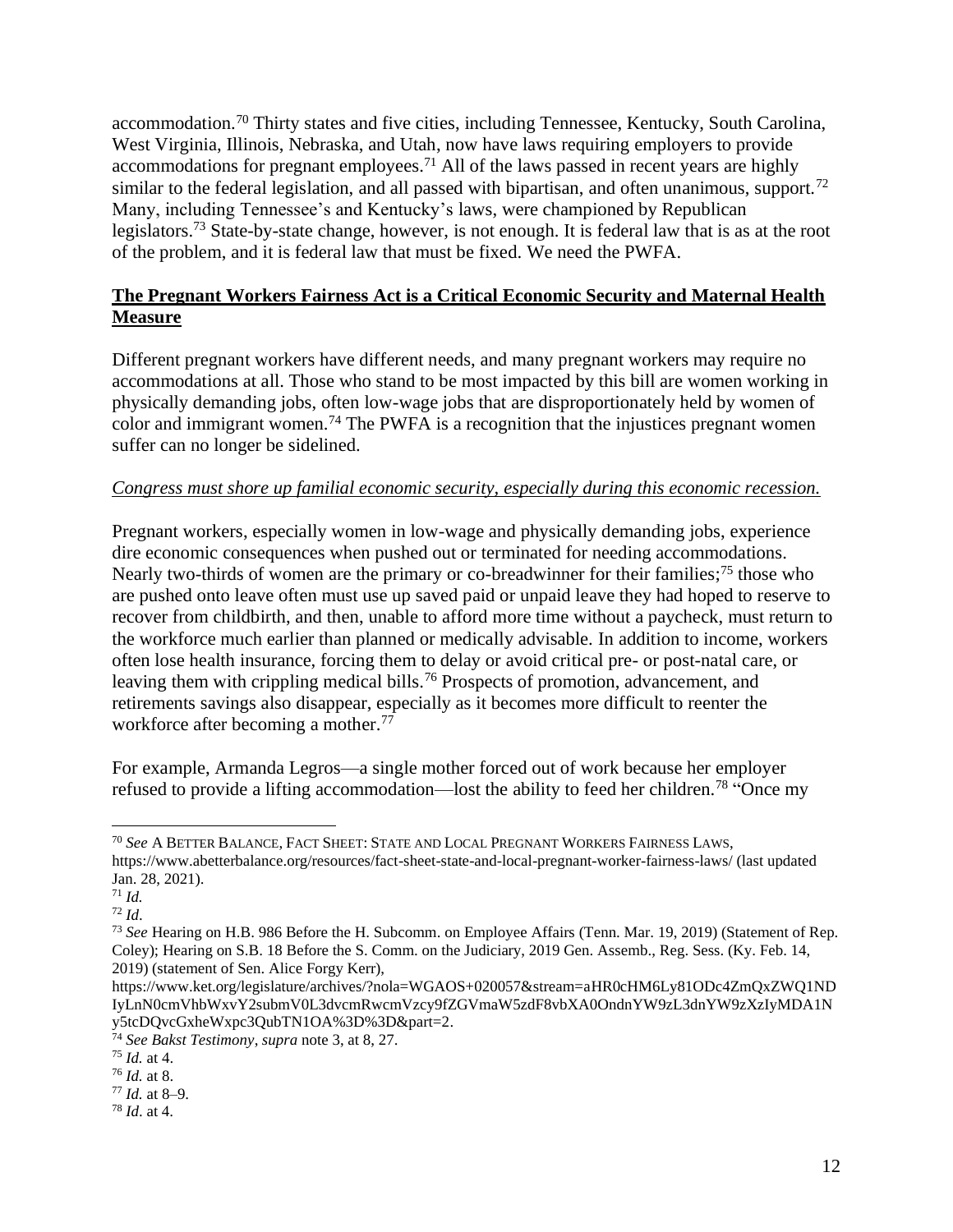baby arrived," she told Congress in 2014, "just putting food on the table for him and my fouryear-old was a challenge. I was forced to use water in his cereal at times because I could not afford milk."<sup>79</sup> Natasha Jackson—the primary breadwinner for her family—was also forced out of her job because her employer refused to let her work with a lifting restriction in place.<sup>80</sup> Her dream of home ownership vanished and, instead, her family struggled to find stable housing.<sup>81</sup>

Preserving pregnant workers' economic security is especially important at a time when the COVID-19 pandemic has disproportionately harmed women, especially women of color in lowwage occupations,<sup>82</sup> with many experts suggesting that it could take years to undo the damage to women's economic equality, and that many women will experience long-term damage to their career trajectories, earnings, and retirement security.<sup>83</sup> While the PWFA was needed long before the pandemic, it has taken on a new urgency as a critical measure necessary to keep women healthy and attached to the workforce.

#### *Pregnancy accommodations are critical for maternal health, especially during the COVID-19 pandemic.*

Pregnancy accommodation are a critical maternal health measure, and one tool to help address the Black maternal health crisis, specifically. Accommodations are often low or no-cost<sup>84</sup> but high impact, helping to prevent miscarriage, preterm birth, low-birth weight, preeclampsia, birth defects, and more.<sup>85</sup> Not only are accommodations a critical public health measure but they also help drive down health care costs. As the March of Dimes noted in its 2020 Report Card, the average cost of a preterm birth is now \$65,000.<sup>86</sup>

For Black women, "putting a national pregnancy accommodation standard in place . . . has the potential to improve some of the most serious health consequences Black pregnant people

<sup>79</sup> *Id.*

<sup>80</sup> *Id.* at 6.

<sup>81</sup> *Id.; see also, id.* at 4–6, 14–16, 18–19 (describing other pregnant workers' experiences).

<sup>82</sup> *See* Lulu Garcia-Navarro, *The Economic Fallout of the Pandemic Has Had a Profound Effect on Women*, NPR (Jan. 31, 2021), [https://www.npr.org/2021/01/31/962528953/the-economic-fallout-of-the-pandemic-has-had-a](https://www.npr.org/2021/01/31/962528953/the-economic-fallout-of-the-pandemic-has-had-a-profound-effect-on-women)[profound-effect-on-women;](https://www.npr.org/2021/01/31/962528953/the-economic-fallout-of-the-pandemic-has-had-a-profound-effect-on-women) *see also* Koeze, *supra* note 8.

<sup>&</sup>lt;sup>83</sup> See, e.g., Congressional Res. Serv., The COVID-19 Pandemic: Labor Market Implications for Women (2020)[, https://fas.org/sgp/crs/misc/R46632.pdf;](https://fas.org/sgp/crs/misc/R46632.pdf) Julie Kashen, Sarah Jane Glynn, & Amanda Novello, *How COVID-19 Sent Women Backward*, CTR. FOR AM.PROGRESS (Oct. 30, 2020, 9:04 AM),

[https://www.americanprogress.org/issues/women/reports/2020/10/30/492582/covid-19-sent-womens-workforce](https://www.americanprogress.org/issues/women/reports/2020/10/30/492582/covid-19-sent-womens-workforce-progress-backward/)[progress-backward/;](https://www.americanprogress.org/issues/women/reports/2020/10/30/492582/covid-19-sent-womens-workforce-progress-backward/) André Dua et al., MCKINSEY, ACHIEVING AN INCLUSIVE US ECONOMIC RECOVERY (2021), [https://www.mckinsey.com/industries/public-and-social-sector/our-insights/achieving-an-inclusive-us-economic](https://www.mckinsey.com/industries/public-and-social-sector/our-insights/achieving-an-inclusive-us-economic-recovery)[recovery.](https://www.mckinsey.com/industries/public-and-social-sector/our-insights/achieving-an-inclusive-us-economic-recovery)

<sup>84</sup> JOB ACCOMMODATION NETWORK, ACCOMMODATION AND COMPLIANCE SERIES, WORKPLACE ACCOMMODATIONS: LOW COST, HIGH IMPACT 4 (2015)[, https://askjan.org/publications/Topic-Downloads.cfm?pubid=962628.](https://askjan.org/publications/Topic-Downloads.cfm?pubid=962628)

<sup>85</sup> *See* LOUISVILLE DEP'T OF PUB. HEALTH & WELLNESS,PREGNANT WORKERS HEALTH IMPACT ASSESSMENT 5–7 (2019)[, https://louisvilleky.gov/document/pregnant-workers-hia-final-02182019pdf;](https://louisvilleky.gov/document/pregnant-workers-hia-final-02182019pdf) *see also Bakst Testimony*, *supra* note 3, at 26–28.

<sup>86</sup> *2020 March of Dimes Report Card: United States*,

[https://www.marchofdimes.org/materials/US\\_REPORTCARD\\_FINAL\\_2020.pdf](https://www.marchofdimes.org/materials/US_REPORTCARD_FINAL_2020.pdf) (last visited Mar. 13, 2020).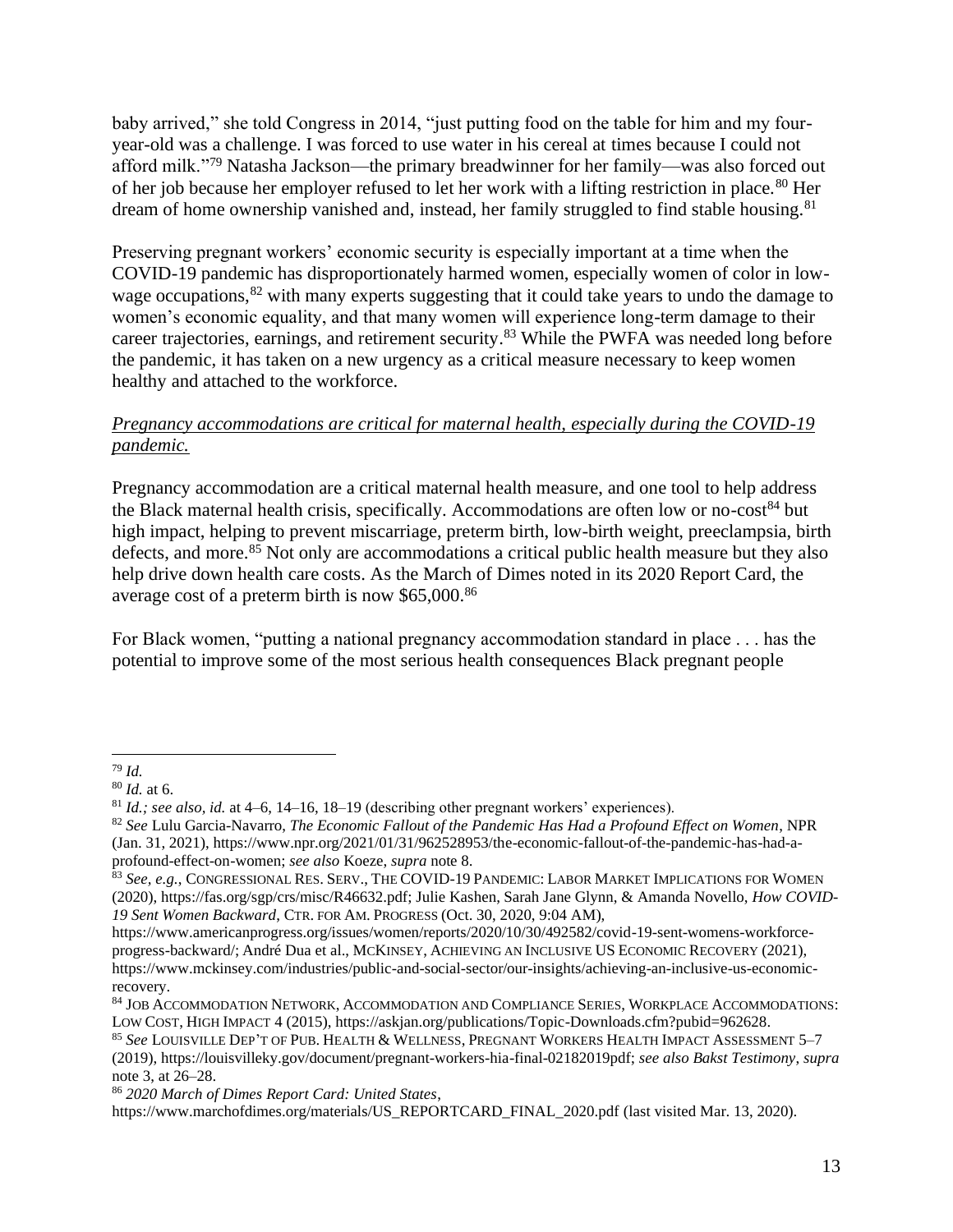experience."<sup>87</sup> As the Black Mamas Matter Alliance and other organizations dedicated to promoting Black maternal health wrote in a September 2020 letter to Congress in support of the Pregnant Workers Fairness Act:

Faced with the threat of termination, loss of health insurance, or other benefits, Black pregnant people are often forced to keep working which can compromise their health and the health of their pregnancy. . . . Black women have the highest incidence of preterm birth and yet we know that workplace accommodations such as reducing heavy lifting, bending, or excessive standing can help prevent preterm birth, the leading cause of infant mortality in this country. Black women are also at higher risk of preeclampsia, which is one of the leading causes of maternal mortality. We are still learning about how to prevent this dangerous medical condition, yet we know that simply allowing workers to take bathroom breaks can prevent urinary tract infections which are strongly associated with preeclampsia.<sup>88</sup>

In addition to the health impacts described above, workplace accommodations may also be a powerful tool to reduce COVID-19 transmission, which is especially critical since pregnant people have both a higher contraction rate of COVID-19<sup>89</sup> and a far higher rate of serious illness or death if infected with COVID-19.<sup>90</sup> Accommodations such as protective equipment, changes in schedule to avoid customer contact, protective barriers, or remote work could help reduce transmission of COVID-19, especially in frontline industries.

#### **The Pregnant Workers Fairness Act Is the Solution**

The Pregnant Workers Fairness Act will help remedy the systemic health, economic, and racial injustice pregnant workers experience. H.R. 1065, the Pregnant Workers Fairness Act (PWFA), would ensure pregnant workers are not forced off the job and denied the reasonable accommodations they need to protect their health and support their families.<sup>91</sup> The PWFA would require employers to provide reasonable accommodations for pregnant workers with known limitations related to pregnancy, childbirth, or related medical conditions unless doing so would

<sup>87</sup> Letter from Black Mamas Matter Alliance, et al., to U.S. Representatives 2 (Sept. 11, 2020), [https://www.abetterbalance.org/wp-](https://www.abetterbalance.org/wp-content/uploads/2020/09/PWFA_SignOnLetterForFloorVote_BlackMaternalHealthLetter.pdf)

[content/uploads/2020/09/PWFA\\_SignOnLetterForFloorVote\\_BlackMaternalHealthLetter.pdf.](https://www.abetterbalance.org/wp-content/uploads/2020/09/PWFA_SignOnLetterForFloorVote_BlackMaternalHealthLetter.pdf) <sup>88</sup> *Id.* at 1–2 (internal quotations and citation omitted).

<sup>89</sup> *See* Erica M. Lokken, et al., *Higher SARS-CoV-2 Infection Rate in Pregnant Patients*, AM. J. OBSTETRICS & GYN.

<sup>1,</sup> 10 (2021)[, https://www.ajog.org/article/S0002-9378\(21\)00098-3/pdf](https://www.ajog.org/article/S0002-9378(21)00098-3/pdf) ("The SARS-CoV-2 infection rate in pregnant people was 70% higher than similarly aged adults [in the state surveyed], which could not be completely explained by universal screening at delivery. Pregnant patients from nearly all racial/ethnic minority groups and patients receiving medical care in a non-English language were overrepresented.").

<sup>90</sup> *See* Erica M. Lokken, et al., *Disease Severity, Pregnancy Outcomes, and Maternal Deaths Among Pregnant Patients with Severe Acute Respiratory Syndrome Coronavirus 2 Infection in Washington State*, AM. J. OBSTETRICS & GYN, 1.e1, 1.e2 (2020),<https://www.ajog.org/action/showPdf?pii=S0002-9378%2821%2900033-8> ("[T]he coronavirus disease 2019—associated hospitalization rate was 3.5-fold higher than in similarly aged adults in [the state surveyed]. . . . The COVID-19 case-fatality rate in pregnant patients was 13.6-fold higher than similarly aged individuals with COVID-19.").

<sup>91</sup> *See* Pregnant Workers Fairness Act, H.R. 1065, 117th Cong. (2021).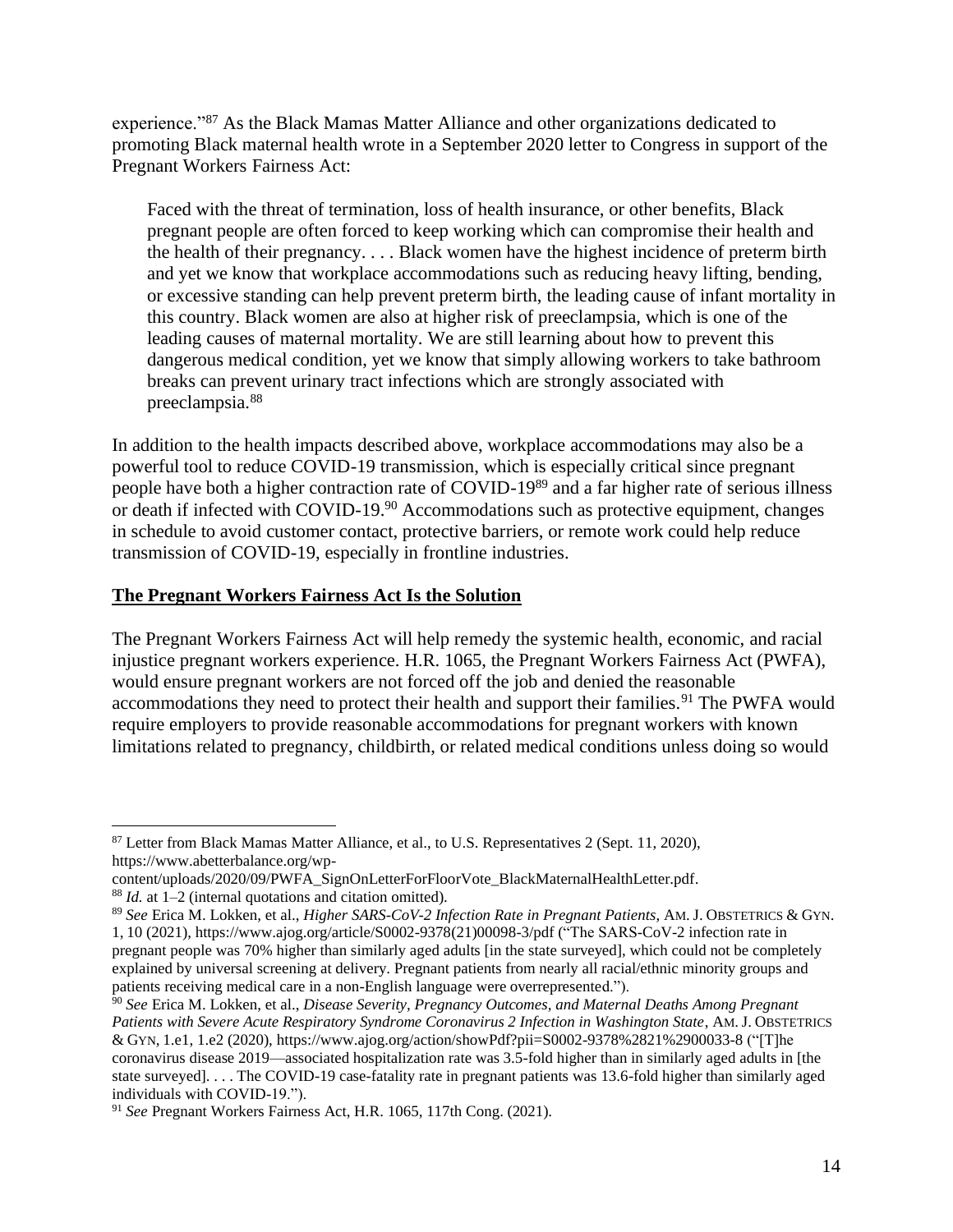pose an undue hardship to the employer—the same familiar standard in place for workers with disabilities.<sup>92</sup>

At the Pregnant Workers Fairness Act markup in January 2020, the Committee introduced an Amendment in the Nature of a Substitute, making several key amendments to the introduced language.<sup>93</sup> That version of the bill passed the House in September 2020 by a vote of 329-73.<sup>94</sup>

First, the House-passed version of the PWFA included a definition of the term "known limitation."<sup>95</sup> "Known limitation" is defined in the bill as a "physical or mental condition related to, affected by, or arising out of pregnancy, childbirth, or related medical conditions that the employee or employee's representative has communicated to the employer whether or not such condition meets the definition of disability specified in section 3 of the Americans with Disabilities Act of 1990 (42 U.S.C. 12102)."<sup>96</sup> This definition is critical as it indicates to employers and others interpreting the law that a pregnant worker's physical or mental condition need not meet the ADA definition of disability in order to merit accommodations. This definition therefore encapsulates scenarios where, for example, a pregnant worker may need an additional water or bathroom break to prevent dehydration or a urinary tract infection, or may need a reprieve from lifting to prevent miscarriage. This language makes clear that a physical condition or medical need may necessitate an accommodation based on pregnancy, childbirth, or a related medical condition, even though the condition is not a disability.

The House-passed version also added "qualified" language to the bill such that employers must provide reasonable accommodations "to the known limitations related to the pregnancy, childbirth, or related medical conditions of a *qualified employee*, unless such covered entity can demonstrate that the accommodation would impose an undue hardship on the operation of the business of such covered entity."<sup>97</sup> The House-passed version also added a definition of "qualified employee," to mean "an employee or applicant who, with or without reasonable accommodation, can perform the essential functions of the employment position, except that an employee or applicant shall be considered qualified if  $-$  (A) any inability to perform an essential function is for a temporary period; (B) the essential function could be performed in the near future; and (C) the inability to perform the essential function can be reasonably accommodated."<sup>98</sup>

https://clerk.house.gov/Votes/2020195.

<sup>92</sup> *Id.* at § 5(7).

<sup>93</sup> Amendment in Nature of a Substitute: Pregnant Workers Fairness Act, H.R. 2694, 116th Cong. (2019), [https://edlabor.house.gov/imo/media/doc/HR2694ANS.pdf.](https://edlabor.house.gov/imo/media/doc/HR2694ANS.pdf)

<sup>94</sup> Pregnant Workers Fairness Act, H.R. 2694: Roll Call No. 195, 116th Cong. (2020),

<sup>95</sup> Pregnant Workers Fairness Act, H.R. 2694, 116th Cong. § 5(5) (2020), [https://www.congress.gov/bill/116th](https://www.congress.gov/bill/116th-congress/house-bill/2694/text)[congress/house-bill/2694/text](https://www.congress.gov/bill/116th-congress/house-bill/2694/text) (Engrossed in House).

 $96 \overline{Id}$ .

<sup>97</sup> *Id.* at § 2(1).

<sup>98</sup> *Id.* at § 5(6). Similar to the ADA context, this temporary excusal of essential functions means that an accommodation like time off can qualify as a reasonable accommodation under the PWFA, including time off to recover from childbirth. *See, e.g. Seward v. City,* No. 1:17-cv-00109-JNP-DBP, 2020 WL 362824 (D. Utah Jan. 22, 2020) (denying employer's motion for summary judgment in ADA accommodation case because "[a] temporary reprieve from an essential function, such as a leave of absence or a light-duty assignment, for treatment of or recovery from an injury can be a reasonable accommodation"); *Napoli v. Greenwood Gaming & Entertainment,*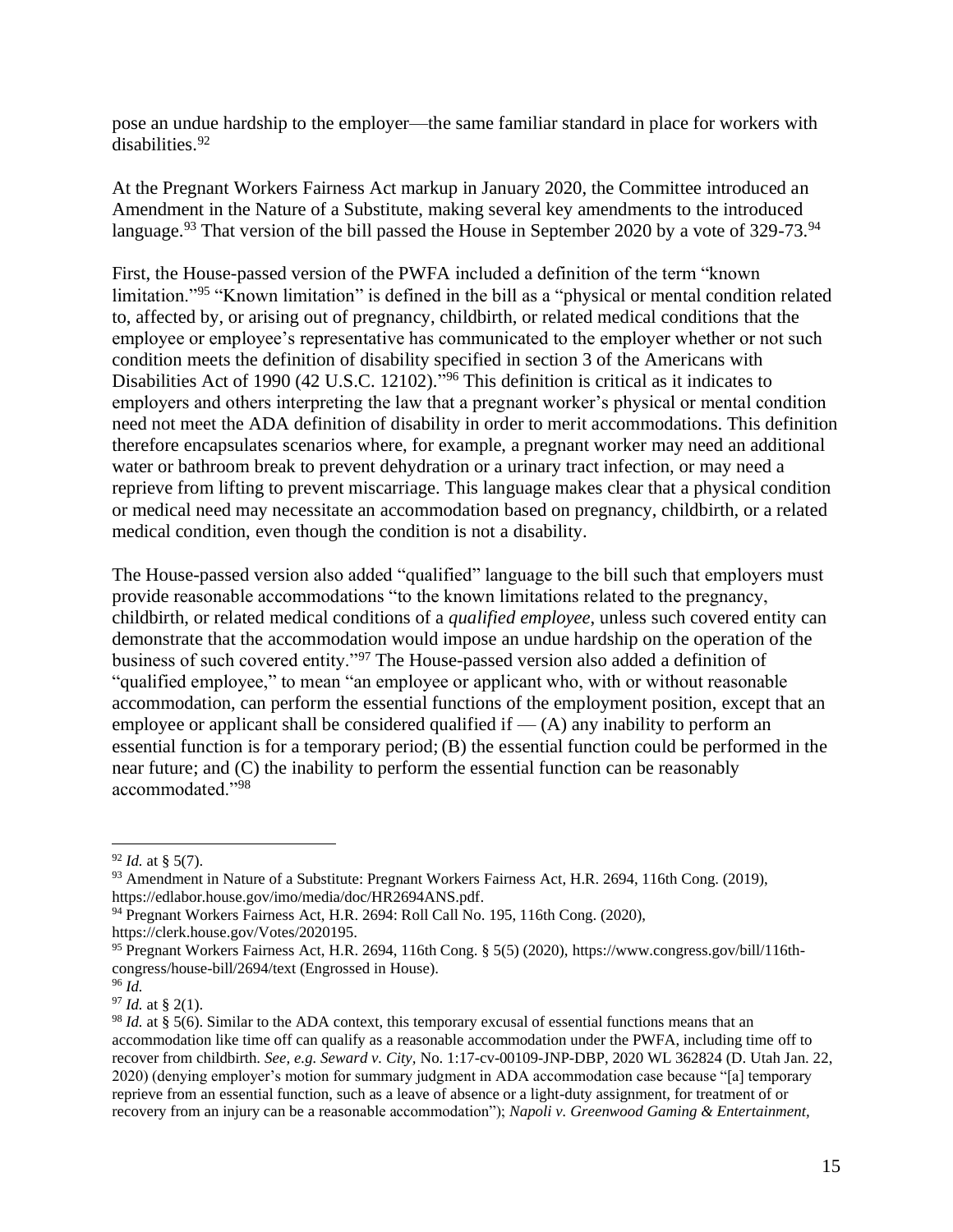Additionally, the House-passed version also included a provision making clear it is unlawful for an employer to "require a qualified employee affected by pregnancy, childbirth, or related medical conditions to accept an accommodation other than any reasonable accommodation arrived at through the interactive process."<sup>99</sup> It also included one other notable change which aligned the bill more closely with the ADA and specified that "damages may not be awarded under section 1977A of the Revised Statutes (42 U.S.C. 1981a) if the covered entity demonstrates good faith efforts, in consultation with the employee with known limitations related to pregnancy, childbirth, or related medical conditions who has informed the covered entity that accommodation is needed, to identify and make a reasonable accommodation that would provide such employee with an equally effective opportunity and would not cause undue hardship on the operation of the covered entity."<sup>100</sup>

At the PWFA markup during the 116th Congress, due to concerns raised, an amendment that would exempt religious employers from complying with the PWFA was proposed.<sup>101</sup> While the amendment failed, it bears explaining why such an amendment is unnecessary and potentially harmful to the health and wellbeing of pregnant workers. According to an A Better Balance legal analysis, none of the nearly 1,000 court cases invoking the Title VII religious exemption involve an employer objecting to providing pregnancy accommodations;<sup>102</sup> therefore from a legal standpoint, inserting an exemption for religious employers is simply extraneous and unnecessary.

Moreover, employers, particularly religious employers should *want* to make sure their employees' pregnancies are safe and healthy, especially now. In January 2021, a study found that pregnant women are 13 times more likely to die than other similarly aged people if they contract COVID-19. <sup>103</sup> For pregnant essential workers who must continue working in order to keep feeding their families, the ability to get an accommodation to protect themselves from contracting COVID-19 can be a matter of life and death.

In addition, let us remember that most of these accommodations are of no cost or minimal cost, such as extra bathroom breaks, access to water, and lifting restrictions.<sup>104</sup> I would hope that most

*Inc.*, No. 18-2993, 2019 WL 6327202 (E.D. Pa. Nov. 25, 2019); *Gilbert v. Kimberly-Clark Pennsylvania, LLC*, No. 16-6602, 2018 WL 5292113 (E.D. Pa. Oct. 25, 2018) (denying employer's motion for summary judgment for plaintiff who needed leave accommodation and citing *Conoshenti v. Pub. Serv. Elec. & Gas Co*., 364 F.3d 135, 151 (3d Cir. 2004) for proposition that leave can be a reasonable accommodation under the ADA where an employee would be able to perform their essential functions in the "near future").

<sup>99</sup> Pregnant Workers Fairness Act, H.R. 2694, 116th Cong. § 2(2) (2020), [https://www.congress.gov/bill/116th](https://www.congress.gov/bill/116th-congress/house-bill/2694/text)[congress/house-bill/2694/text](https://www.congress.gov/bill/116th-congress/house-bill/2694/text) (Engrossed in House).

 $^{100}$  *Id.* at § 3(g).

<sup>101</sup> Substitute Amendment to the Nature of a Substitute: Pregnant Workers Fairness Act, H.R. 2694, 116th Cong. (2019)[, https://edlabor.house.gov/imo/media/doc/FoxxA2HR2694.pdf.](https://edlabor.house.gov/imo/media/doc/FoxxA2HR2694.pdf)

<sup>&</sup>lt;sup>102</sup> Analysis on file with A Better Balance.

<sup>103</sup> *See* Erica M. Lokken et al, *supra* note 90; *see also COVID-19 Increases Mortality Rate Among Pregnant Women*, UW MEDICINE NEWSROOM (Jan. 27, 2021), [https://newsroom.uw.edu/news/covid-19-increases-mortality-rate](https://newsroom.uw.edu/news/covid-19-increases-mortality-rate-among-pregnant-women)[among-pregnant-women.](https://newsroom.uw.edu/news/covid-19-increases-mortality-rate-among-pregnant-women)

<sup>104</sup> JOB ACCOMMODATION NETWORK, ACCOMMODATION AND COMPLIANCE SERIES, WORKPLACE ACCOMMODATIONS: LOW COST, HIGH IMPACT 4 (2015), [https://askjan.org/publications/Topic-](https://askjan.org/publications/Topic-Downloads.cfm?pubid=962628)[Downloads.cfm?pubid=962628.](https://askjan.org/publications/Topic-Downloads.cfm?pubid=962628)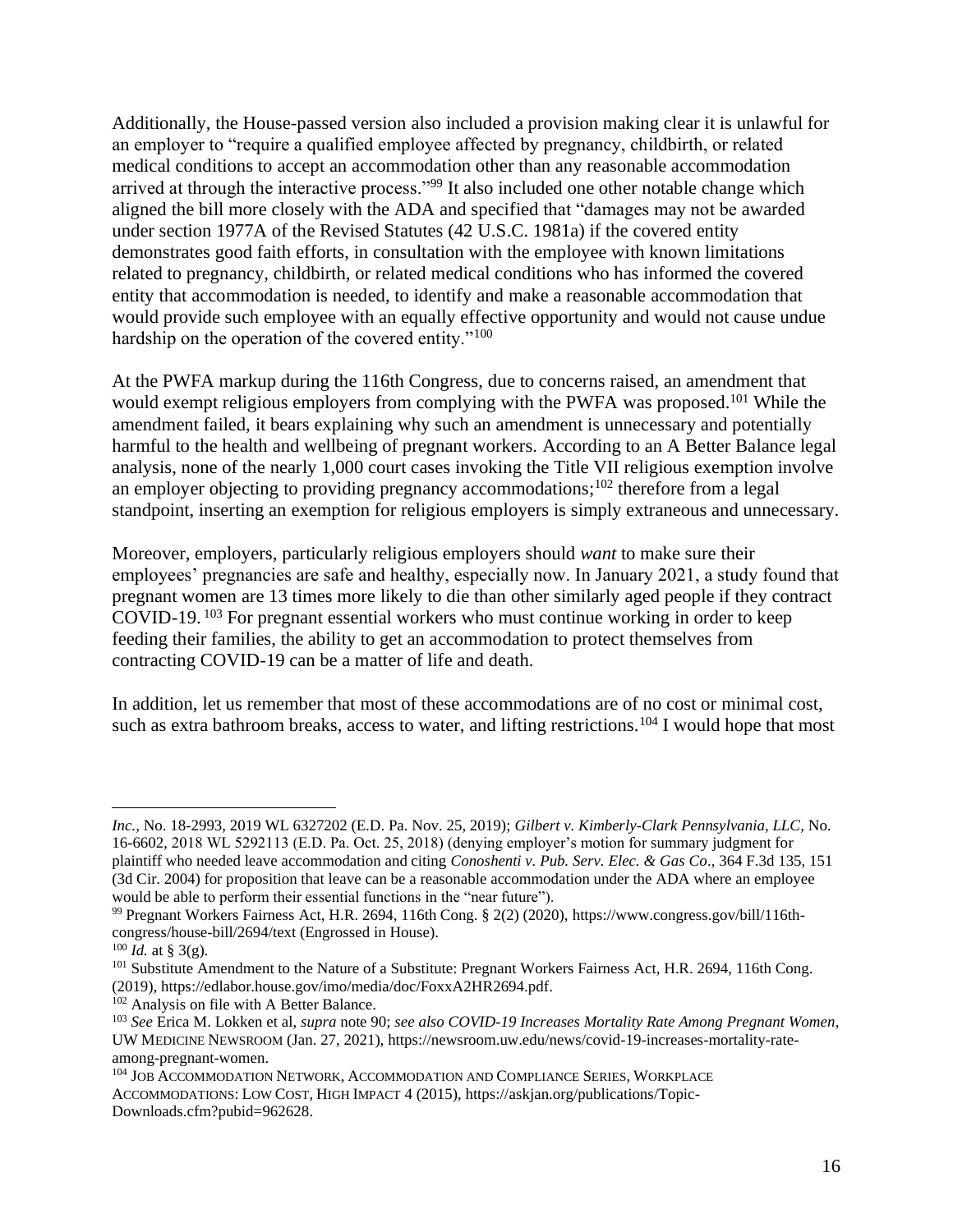employers, especially those that are religious, would be amenable to providing such simple measures to their employees to safeguard their well-being.

Finally, for an exemption that is already unnecessary, ample escape hatches already exist for religious employers. The Title VII religious exemption for religious organizations<sup>105</sup> will remain in place after the PWFA's passage. Further, the bill does not include a carveout of the Religious Freedom Restoration Act<sup>106</sup> and a religious employer could still claim an exemption under that law. In addition, the "ministerial exception" which exempts certain religious employers from complying with Title VII and other civil rights laws as related to "ministerial" employees, <sup>107</sup> may also apply to the PWFA. Finally, religious employers could also bring a constitutional Free Exercise Clause claim that providing accommodations burdens or violates their religious exercise.<sup>108</sup>

With an overwhelmingly supportive vote in the House just six months ago—with 226 Democrats and 103 Republicans voting in favor of the same exact bill as is before you today<sup>109</sup>—the Pregnant Workers Fairness Act deserves to be signed into law by this Congress. For the pregnant workers whose lives this bill will indelibly change, the bill is not just due, but long overdue.

# **The PUMP for Nursing Mothers Act**

As we hear over and over again on A Better Balance's free legal helpline, new mothers returning to the workplace face unfair treatment because their employers refuse to provide them with the time and space needed to express breast milk, forcing them to choose between a paycheck and providing breast milk for their child. Some workers reduce their schedules, are terminated, or are forced out of the workplace, foregoing vital income and familial economic security because their workplaces are so hostile to their need to express milk.<sup>110</sup> Others simply stop breastfeeding altogether, sometimes even before entering the workplace, perceiving (typically correctly) the challenges as insurmountable. Too many who continue in their jobs struggle with harassment, health repercussions, and dwindling milk supply to feed their babies. These challenges face many new working parents, but disproportionately low-wage working mothers of color. These harsh workplace conditions for breastfeeding parents represent a fundamental unfairness and inequity in our legal system—and reinforce the stereotype that motherhood and employment are irreconcilable.

[https://clerk.house.gov/Votes/2020195.](https://clerk.house.gov/Votes/2020195)

 $105$  42 U.S.C. § 2000e-1(a).

<sup>106</sup> 42 U.S.C. § 2000bb *et seq*.

<sup>107</sup> *See Hosanna-Tabor Evangelical Lutheran Church & School v. EEOC*, 565 U.S. 171 (2012); *see also Our Lady of Guadalupe v. Morrisey-Berru*, 140 S.Ct. 2049 (2020).

<sup>108</sup> U.S. CONST. amend. I cl. 2.

<sup>109</sup> Pregnant Workers Fairness Act, H.R. 2694: Roll Call No. 195, 116th Cong. (2020),

<sup>110</sup> LIZ MORRIS, JESSICA LEE, & JOAN C. WILLIAMS, CTR. FOR WORKLIFE LAW, EXPOSED: DISCRIMINATION AGAINST BREASTFEEDING WORKERS 4 (2018) [hereinafter EXPOSED], [https://www.pregnantatwork.org/wp-](https://www.pregnantatwork.org/wp-content/uploads/WLL-Breastfeeding-Discrimination-Report.pdf)

[content/uploads/WLL-Breastfeeding-Discrimination-Report.pdf](https://www.pregnantatwork.org/wp-content/uploads/WLL-Breastfeeding-Discrimination-Report.pdf) (finding that "almost three-fourths of breastfeeding discrimination cases involved economic loss, and nearly two-thirds ended in job loss.").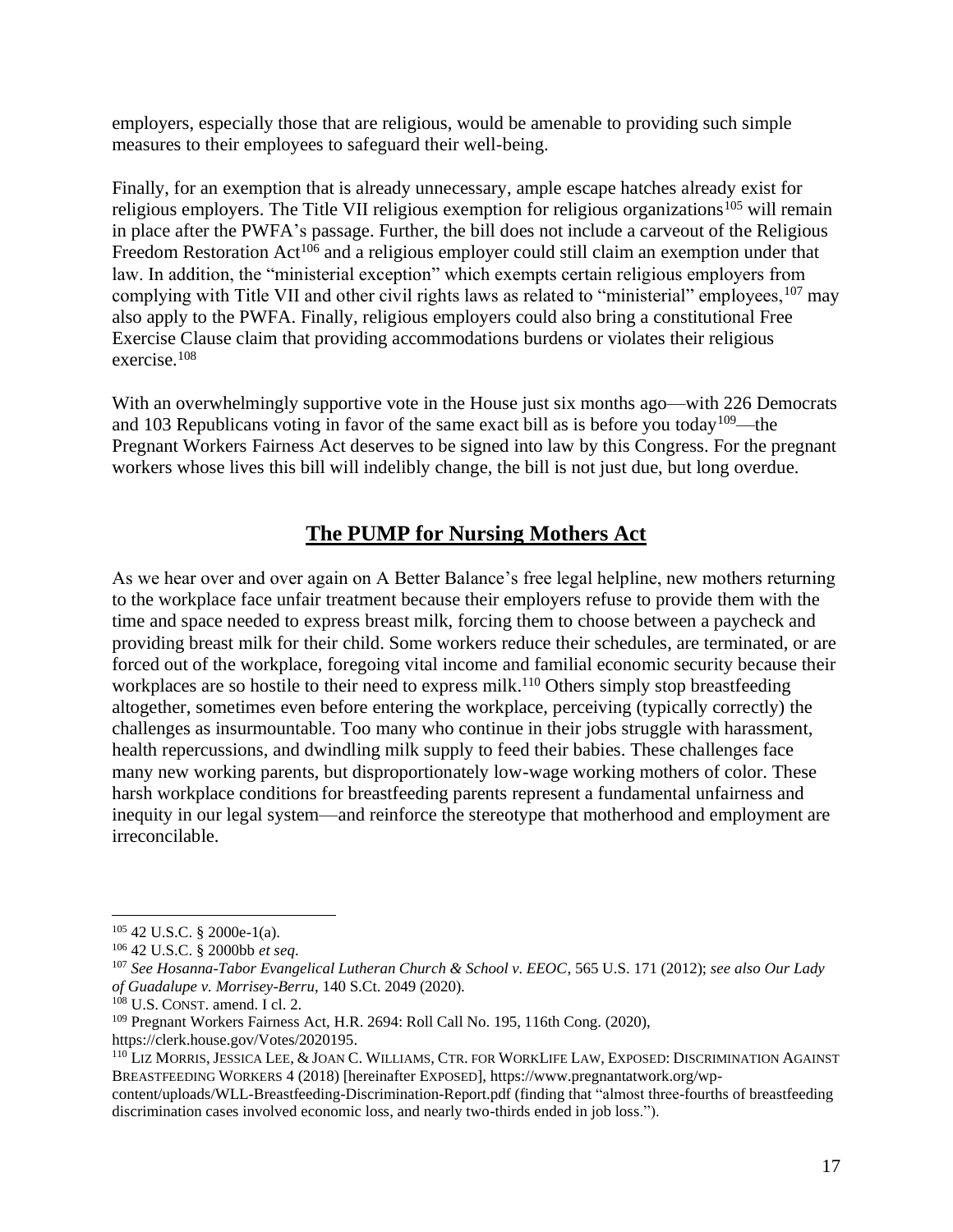For instance, Sarah, a healthcare worker in Kansas, was a certified medication assistant at a longterm care facility with thousands of employees, yet faced an uphill battle when she wanted to breastfeed her new baby. Her supervisor told her she could only pump on her lunch break, despite a more frequent need. By contrast, at least six of Sarah's co-workers regularly took outside smoking breaks on the clock—multiple times per day, for 5 to 15 minutes each—without facing any repercussions at work.

Sarah's supervisor also made disparaging comments about her choice to breastfeed her baby, like "I gave my baby the bottle—I couldn't imagine having a baby attached to me." She also followed Sarah when she attempted to take pumping breaks, preventing her from taking the breaks. When Sarah eventually resorted to pumping in her car on her lunch break, her supervisor would come to the parking lot to try to stop her from pumping, prompting Sarah to ask, "if you don't want me pumping in this facility and you don't want me to pump in my car, where do you want me to pump?" Her supervisor responded, "I don't know." Even on the occasions Sarah was provided a space to pump, it was not private; one time another employee walked in on her while she was pumping, then told her to "hurry up" and refused to leave the room. Because of this harassment, Sarah frequently became engorged and suffered from painful clogged milk ducts. Her milk supply also dropped. Sarah was paid by the hour and likely covered by the 2010 Break Time for Nursing Mothers Act. Yet, because of the limited enforcement provisions available, she fell through the cracks of the law.

Izabel,<sup>111</sup> a dental assistant in North Carolina, was fired shortly after submitting a doctor's note requesting three 15-minute pumping breaks during her shift. Prior to submitting the note, she had requested pumping breaks and her employer told her she could only pump once per day during her lunch break—which did not medically meet her breastfeeding needs—even though there were roughly three other dental assistants working in the office who could have helped her with her job duties while she took breaks. Although likely covered by the 2010 Break Time for Nursing Mothers Act, because of the law's limited enforcement, Izabel's ability to get her job back or be made whole were extremely limited.

# **Current Federal Law Leaves Behind Millions of Breastfeeding Workers**

According to a United States Centers for Disease Control and Prevention survey, over 84 percent of infants born in 2017 were breastfed for at least some amount of time, making breastfeeding the norm among American mothers.<sup>112</sup>

More than half of employees who worked during their pregnancies return to work before their babies are three months old and as many as one in four return within just two weeks of giving birth.<sup>113</sup> Many workers choose to continue to breastfeed after they return to work; these employees need to express (or "pump," using a manual or electric breast pump that uses suction to remove milk for the baby to later drink) breast milk on a regular schedule in order to avoid

<sup>&</sup>lt;sup>111</sup> Name changed to protect privacy and confidentiality.

<sup>112</sup> *Breastfeeding Report Card*, CTRS. FOR DISEASE CONTROL & PREVENTION (2020) [hereinafter *Breastfeeding Report Card*][, https://www.cdc.gov/breastfeeding/data/reportcard.htm.](https://www.cdc.gov/breastfeeding/data/reportcard.htm)

<sup>113</sup> Sharon Lerner, *The Real War on Families: Why the U.S. Needs Paid Leave Now*, IN THESE TIMES (Aug. 18, 2015), [https://inthesetimes.com/article/the-real-war-on-families.](https://inthesetimes.com/article/the-real-war-on-families)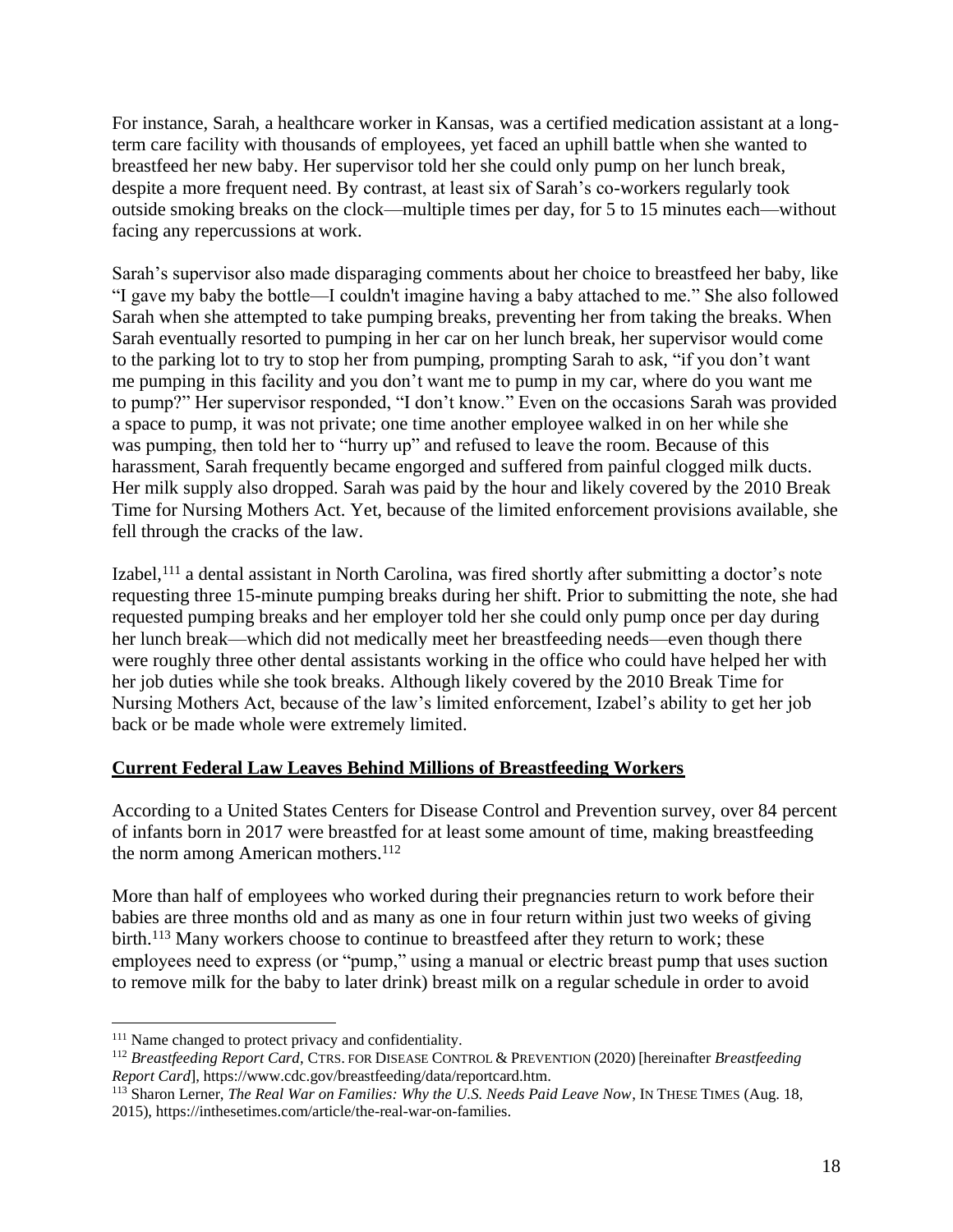serious health consequences.<sup>114</sup> Many more might wish to continue to breastfeed, but find it challenging without workplace supports—potentially explaining why, although 84 percent of infants born in 2017 breastfed for some period of time, only slightly more than 58 percent were still breastfeeding at six months.<sup>115</sup>

Research shows that breastfeeding has substantial health benefits for both mothers and babies. Breastfeeding protects babies from acute illnesses, such as infections and diarrhea, which can be serious especially in very young and vulnerable babies like those born preterm, as well as from longer-term conditions like childhood obesity and asthma.<sup>116</sup> Likewise, as Nikia Sankofa, the Executive Director of the U.S. Breastfeeding Committee, made clear in testimony before the House Subcommittee on Health, Employment, Labor, and Pensions and the Subcommittee on Workforce Protections in January 2020, the health benefits for mothers who breastfeed are significant, and include lower risk of breast cancer and heart disease.<sup>117</sup> Medical consensus urges breastfeeding infants for at least their first year of life in order to achieve these health benefits.<sup>118</sup>

Congress has recognized the importance of ensuring that workers are able to have the time and space they need to express breast milk by passing section 4207 of the Patient Protection and Affordable Care Act (Public Law 111-148; 124 Stat. 577) (hereinafter referred to as the "2010 Break Time for Nursing Mothers Act"). This groundbreaking law amended section 7 of the Fair Labor Standards Act of 1938 (29 U.S.C. 207) and requires employers to provide "reasonable break time for an employee to express breast milk for her nursing child for 1 year after the child's birth each time such employee has need to express the milk."

The 2010 Break Time for Nursing Mothers Act also states that employers must provide "a place, other than a bathroom, that is shielded from view and free from intrusion from coworkers and the public, which may be used by an employee to express breast milk." This provision recognizes the recommended sanitary requirements for ensuring breast milk is not contaminated so as not to spread dangerous pathogens to infants,  $119$  as well as the fact that many breastfeeding workers

<sup>114</sup> *See, e.g.*, Tara Haelle, *Women Who Have to Delay Pumping Risk Painful Breast Engorgement*, NPR (May 26, 2016, 1:53 PM), [https://www.npr.org/sections/health-shots/2016/05/26/479288270/women-who-have-to-delay](https://www.npr.org/sections/health-shots/2016/05/26/479288270/women-who-have-to-delay-pumping-risk-painful-breast-engorgement)[pumping-risk-painful-breast-engorgement.](https://www.npr.org/sections/health-shots/2016/05/26/479288270/women-who-have-to-delay-pumping-risk-painful-breast-engorgement) 

<sup>115</sup> *Breastfeeding Report Card*, *supra* note 112.

<sup>116</sup> *See, e.g.*, Liesbeth Duijts et al., *Prolonged and Exclusive Breastfeeding Reduces the Risk of Infectious Diseases in Infancy*, 126 PEDIATRICS e18 (2010); Laura M. Lamberti et al., *Breastfeeding and the Risk for Diarrhea Morbidity and Mortality*, 11 BMC PUB. HEALTH 1 (2011); Thomas Harder et al., *Duration of Breastfeeding and Risk of Overweight: A Meta-Analysis*, 162 AM. J. EPIDEMIOLOGY 397 (2005); Christian M. Dogaru et al., *Breastfeeding and Childhood Asthma: Systematic Review and Meta-Analysis*, 179 AM. J. EPIDEMIOLOGY 1153 (2014).

<sup>117</sup> *Expecting More: Addressing America's Maternal and Infant Health Crisis: Hearing Before the Subcomm. on Health, Employment, Labor, & Pensions of the H. Comm. on Ed. & Lab. & the Subcomm. on Workforce Protections of the H. Comm. on Ed. & Lab.*, 116th Cong. (2020) [hereinafter *Sankofa Testimony*],

<https://edlabor.house.gov/imo/media/doc/SankofaTestimony01282020.pdf> (testimony of Nikia Sankofa); *see also*  Stanley Ip et al., *Breastfeeding and Maternal and Infant Health Outcomes in Developed Countries*, 153 EVIDENCE REP./TECH. ASSESSMENT 1 (2007); Sanne A.E. Peters et al., *Breastfeeding and the Risk of Maternal Cardiovascular Disease: A Prospective Study of 300,000 Chinese Women*, 6 J. AM. HEART. ASS'N 1 (2017).

<sup>118</sup> *See Sankofa Testimony*, *supra* note 117, at 1-2; *see also, e.g.*, AM. ACAD. OF PEDIATRICS, *Where We Stand: Breastfeeding*[, https://www.healthychildren.org/English/ages-stages/baby/breastfeeding/Pages/Where-We-Stand-](https://www.healthychildren.org/English/ages-stages/baby/breastfeeding/Pages/Where-We-Stand-Breastfeeding.aspx)[Breastfeeding.aspx](https://www.healthychildren.org/English/ages-stages/baby/breastfeeding/Pages/Where-We-Stand-Breastfeeding.aspx) (last visited March 13, 2021).

<sup>119</sup> *See, e.g.*, *Infant Feeding*, CTRS. FOR DISEASE CONTROL & PREVENTION,

<https://www.cdc.gov/healthywater/hygiene/healthychildcare/infantfeeding.html> (last visited Mar. 13, 2021); *How to*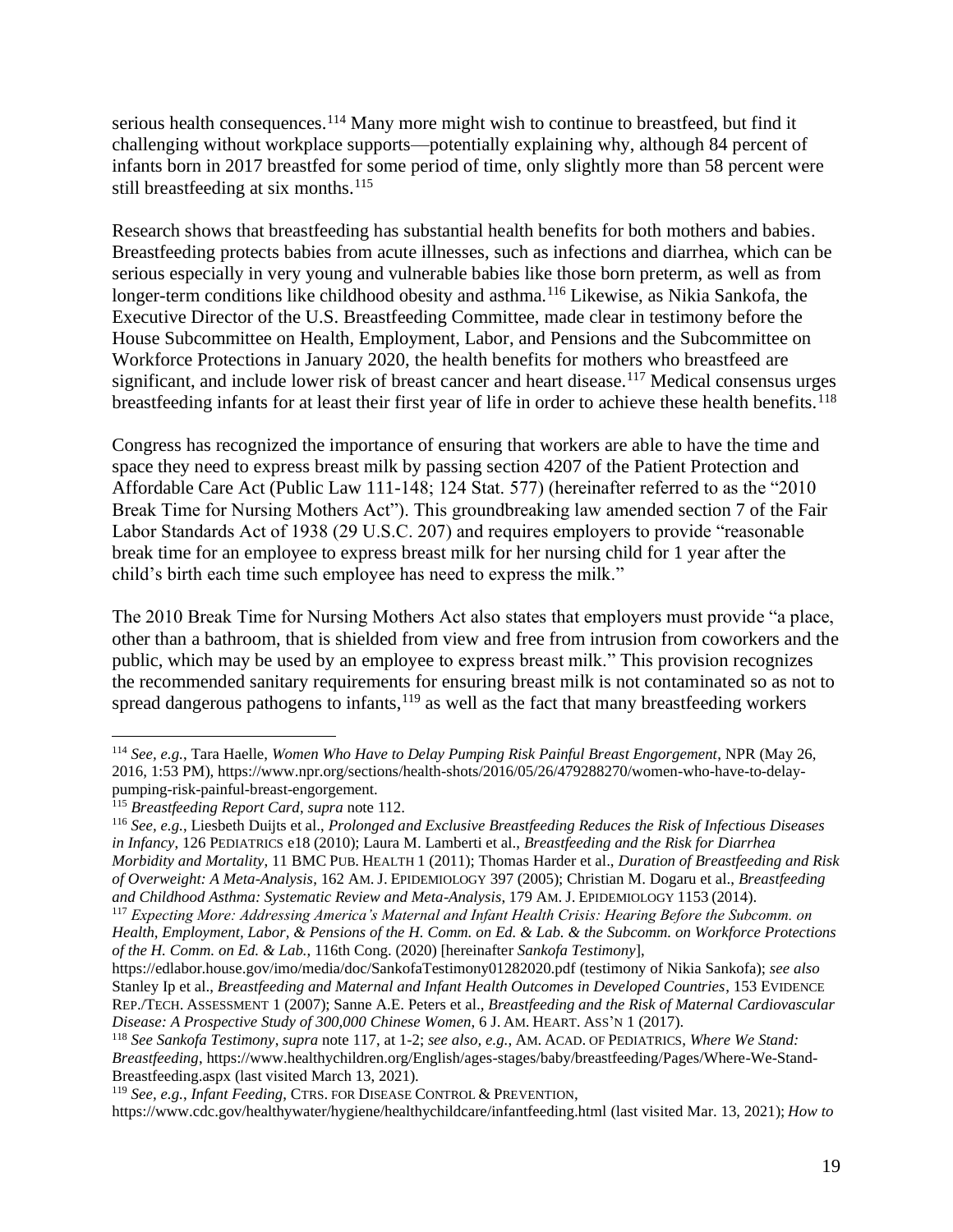must feel safe in order to express milk, and privacy is an important component of that physical requirement.<sup>120</sup> However, there are three critical problems in current law.

#### *The 2010 Break Time for Nursing Mothers Act excludes millions of workers.*

First, despite the law's good intentions, it left millions of nursing mothers without a clear right to pump at work. Specifically, because the 2010 Break Time for Nursing Mothers Act's provisions amended section 7—the overtime provisions—of the Fair Labor Standards Act of 1938 ("FLSA"; 29 U.S.C. 207), those workers exempted from overtime— nearly nine million women of childbearing age—are excluded from the law's protections.<sup>121</sup> These millions of workers have no federal right affirmatively requiring their employer to provide them break time and space to express breast milk.

FLSA exempts many categories of workers from its overtime requirements—such as many agricultural and transportation workers—and thus all those workers are also excluded from the lactation break time and space requirements.<sup>122</sup> FLSA's overtime provisions also exempt executive, administrative, and professional (EAP) employees earning at least a \$684 per week (or \$35,568 per year) salary.<sup>123</sup> Because such earnings fall well below 150 percent of the federal 2020 poverty rate for a family of four,<sup>124</sup> many employees who are exempt from overtime requirements—and thus have no right to break time and space to express breast milk—often struggle economically, despite a stereotype that the EAP exemption only applies to high-earning workers. Moreover, regardless of one's salary, a right to break time and space for expressing breast milk is a necessity.

There is no principled reason why these employees should be denied the law's protections: each industry is fully capable of standard or innovative solutions to ensure their employees do not have to choose between breastfeeding and their jobs. For example, as will be explained further below, the U.S. Department of Health and Human Services' Office on Women's Health maintains an extensive and detailed website describing how various industries, such as restaurant and retail, can provide lactation break time and space, including video testimonials, employer best practices examples, and other resources.<sup>125</sup> In 2021, there is simply no excuse not to meet the needs of breastfeeding workers.

*Keep Your Breast Pump Kit Clean: Science Behind the Recommendations*, CTRS. FOR DISEASE CONTROL & PREVENTION, [https://www.cdc.gov/healthywater/hygiene/healthychildcare/infantfeeding/science-behind](https://www.cdc.gov/healthywater/hygiene/healthychildcare/infantfeeding/science-behind-recommendations.html)[recommendations.html](https://www.cdc.gov/healthywater/hygiene/healthychildcare/infantfeeding/science-behind-recommendations.html) (last visited Mar. 13, 2021).

<sup>120</sup> *See, e.g.*, Su-Ying Tsai, *Impact of a Breastfeeding-Friendly Workplace on an Employed Mother's Intention to Continue Breastfeeding After Returning to Work*, 8 BREASTFEEDING MED. 210, 215 (2013); Kathryn G. Dewey, *Maternal and Fetal Stress Are Associated with Impaired Lactogenesis*, 131 J. NUTRITION 3012S (2001). <sup>121</sup> EXPOSED, *supra* note 110, at 26.

<sup>122</sup> 29 U.S.C.A. § 213 (2021).

<sup>123</sup> 29 U.S.C.A § 213(a)(1) (2021) as defined by regulations, 29 C.F.R. Part 541.

<sup>124</sup> DEP'T OF HEALTH & HUMAN SERVS., POVERTY GUIDELINES[, https://aspe.hhs.gov/system/files/aspe](https://aspe.hhs.gov/system/files/aspe-files/107166/2020-percentage-poverty-tool.pdf)[files/107166/2020-percentage-poverty-tool.pdf](https://aspe.hhs.gov/system/files/aspe-files/107166/2020-percentage-poverty-tool.pdf) (last visited Mar. 13, 2021).

<sup>125</sup> *Lactation Break Time and Space in All Industries*, U.S. DEP'T OF HEALTH & HUMAN SERVS., OFFICE ON WOMEN'S HEALTH, [https://www.womenshealth.gov/supporting-nursing-moms-work/lactation-break-time-and](https://www.womenshealth.gov/supporting-nursing-moms-work/lactation-break-time-and-space-all-industries)[space-all-industries](https://www.womenshealth.gov/supporting-nursing-moms-work/lactation-break-time-and-space-all-industries) (last visited Mar. 13, 2021).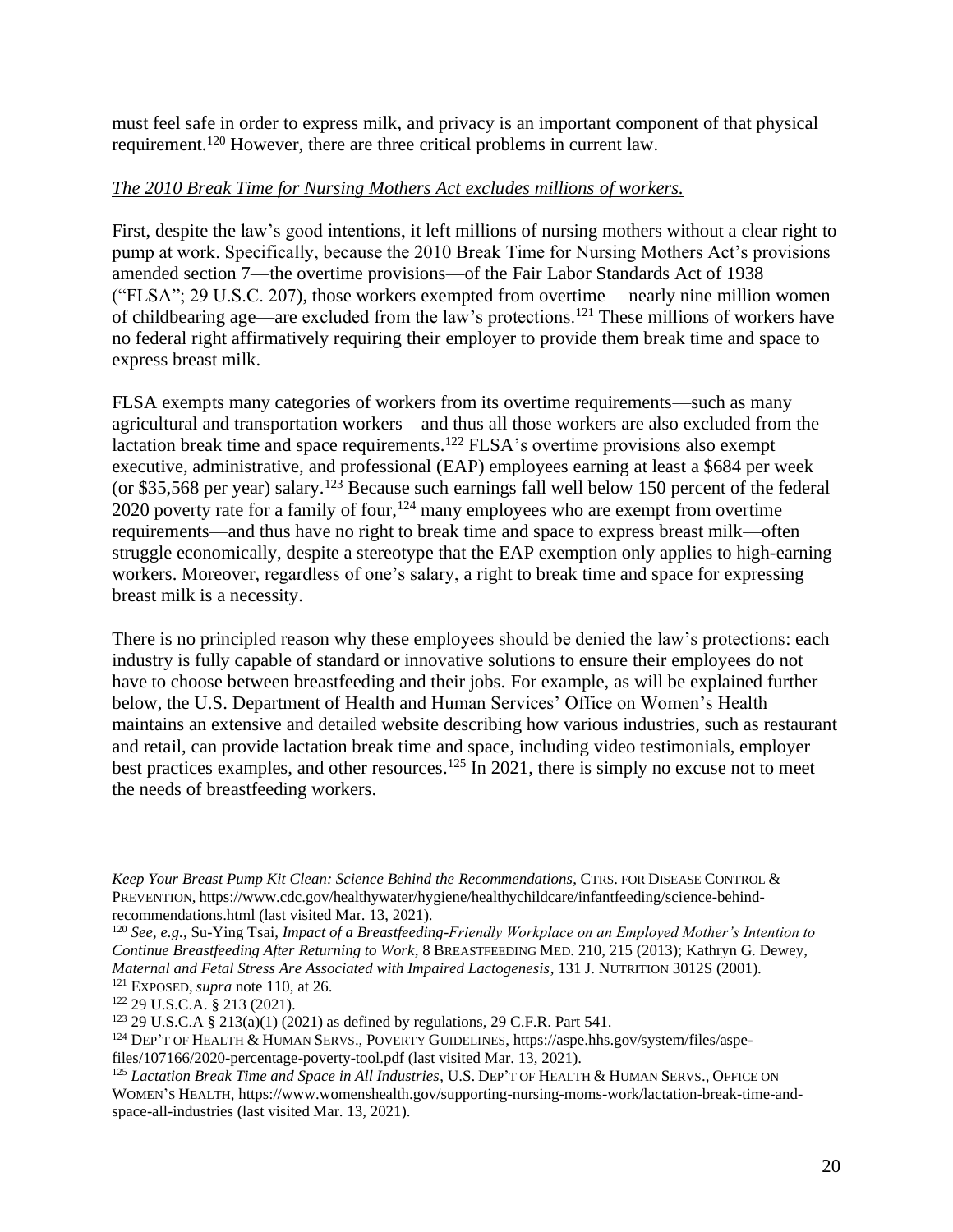### *The 2010 Break Time for Nursing Mothers Act has inadequate remedies for employees whose rights have been violated.*

Second, because of the 2010 Break Time for Nursing Mothers Act's placement in FLSA's overtime provisions, an employee who is denied break time and space lacks any effective remedy—a likely unintentional<sup>126</sup> gap in protection. The remedy available for an overtime violation is to pay a worker the overtime owed to them (and an equal amount in liquidated damages).<sup>127</sup> Such a remedy makes sense in the context of overtime: an employee who works forty-five hours in a week without overtime pay should be compensated with the missing payment to be made whole.

For a breastfeeding worker who has been denied time and space to pump, however, this remedy is nonsensical. A breastfeeding worker who is told she cannot clock out to pump has been denied an *unpaid* break. Therefore, she has no entitlement to payment and the law's contemplated remedy—compensation for wages—is meaningless to her. Similarly, a worker denied a sanitary, private space to pump (for example, by being directed to pump in a bathroom) is also left without any meaningful way to enforce her rights.

As the Department of Labor put it:

Section 7(r) of the FLSA does not specify any penalties if an employer is found to have violated the break time for nursing mothers requirement. In most instances, an employee may only bring an action for unpaid minimum wages or unpaid overtime compensation and an additional equal amount in liquidated damages. 29 U.S.C. 216(b). Because employers are not required to compensate employees for break time to express breast milk, in most circumstances there will not be any unpaid minimum wage or overtime compensation associated with the failure to provide such breaks.<sup>128</sup>

Paradoxically, workers denied time or space to pump have more remedies available under a retaliation claim, but *only* when they make a complaint to their employer that their FLSA rights have been violated, and their employer then retaliates against them for making the complaint.<sup>129</sup>

<sup>126</sup> *See Schmehl v. Spokane Co.*, No: 2:18-CV-0157-TOR, 2019 WL 179574 (E.D. Wa. Jan. 11, 2019) (granting employer's motion for partial summary judgment clarifying that damages in plaintiff's FLSA claim were limited to unpaid wages and overtime and noting in a footnote that "[i]n 2010, Congress amended the FLSA to include 29 U.S.C. § 207(r), but Congress did not amend 29 U.S.C. § 216 at that time. *See* Patient Protection and Affordable Care Act, PL 111-148, March 23, 2010, 124 Stat. 119 at 577-578. This left what seems to be *an accidental result* as expressed by the Department of Labor: 'Because employers are not required to compensate employees for break time to express breast milk, in most circumstances there will not be any unpaid minimum wage or overtime compensation associated with the failure to provide such breaks.'" (emphasis added)).

<sup>127</sup> 29 U.S.C.A. § 216(b) (2021).

<sup>&</sup>lt;sup>128</sup> Department of Labor's Reasonable Break Time for Nursing Mothers Notice, 75 Fed. Reg 80073-01 Dec. 21, 2010).

<sup>&</sup>lt;sup>129</sup> FLSA makes it unlawful for an employer "to discharge or in any manner discriminate against any employee because such employee has filed any complaint or instituted or caused to be instituted any proceeding under or related to this chapter, or has testified or is about to testify in any such proceeding, or has served or is about to serve on any industry committee." 29 U.S.C.A. § 215(a)(3) (2021). *See Kasten v. Saint-Gobain Performance Plastics Corp.*, 563 U.S. 1, 14 (2011) (holding FLSA provides private right of action in anti-retaliation claims for written and oral complaints).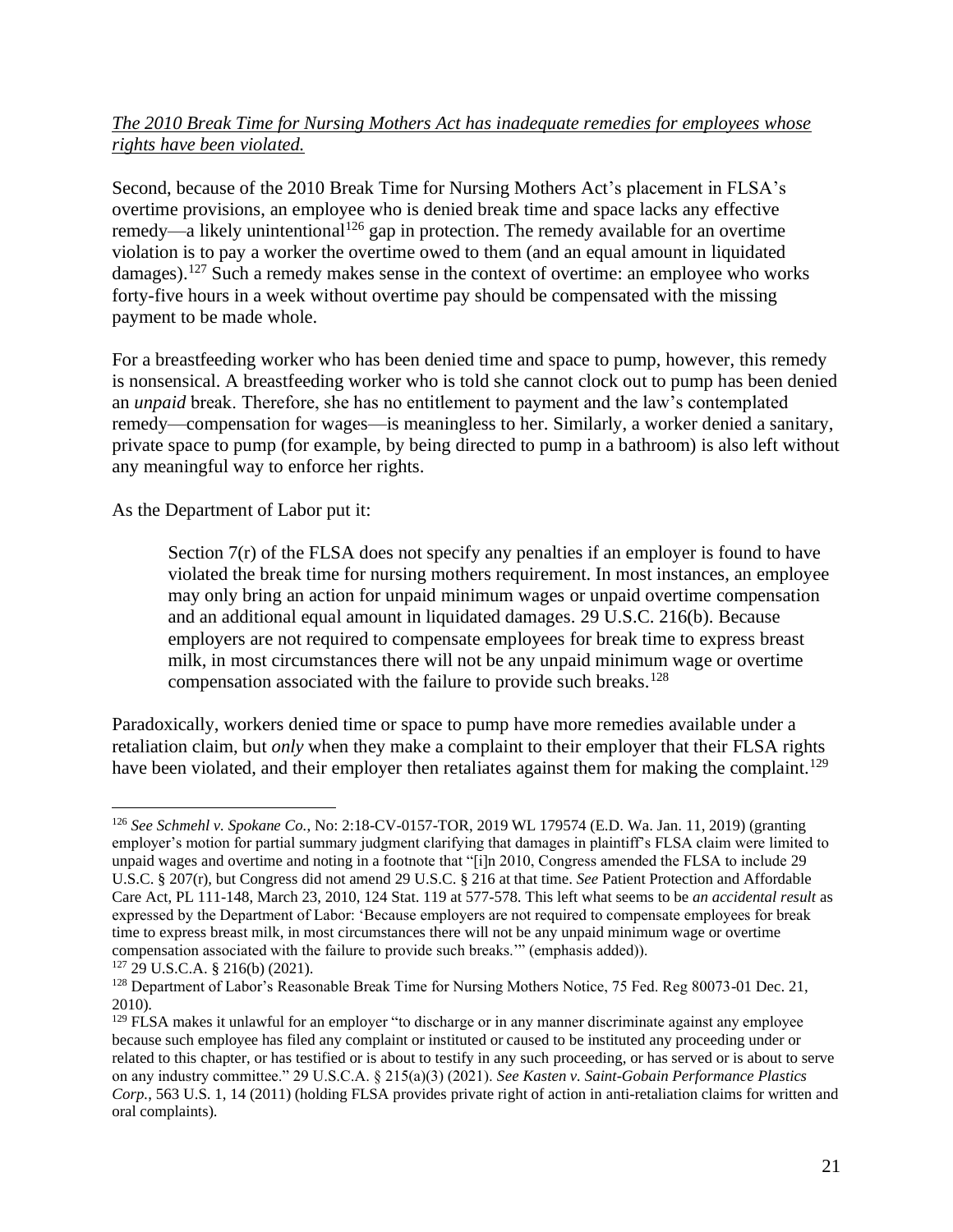If they make no complaint that the employer is violating the law, then they have no retaliation claim. According to a report from the University of California's Center for WorkLife Law, very few people have attempted to make this anti-retaliation argument, likely because "employees are often not familiar enough with their legal rights to make a complaint, much less comfortable doing so." <sup>130</sup> A statutory scheme that provides remedies only for those facing retaliation for making a complaint rather than those suffering from an actual violation of the law (like being terminated for requesting break time) is highly problematic.

In concrete terms, if a breastfeeding worker is pushed onto unpaid leave because she takes pumping breaks, or if she is terminated because she has taken such breaks, or if she is terminated for utilizing office space for pumping, she likely has no recourse under the 2010 Break Time for Nursing Mothers Act.<sup>131</sup> As one federal judge explained, "it does not appear that the statute

<sup>130</sup> EXPOSED, *supra* note 110, at 33.

<sup>131</sup> *See Salz v. Casey's Marketing Co.*, No. 11-CV-3055-DEO, 2012 WL 2952998, at \*7 (N.D. Iowa July 19, 2012) (granting employer's motion to dismiss on plaintiff's claim of a direct violation of FLSA's break time for nursing mothers provision in case where employer refused to remove video camera from room designated for plaintiff to pump breast milk, leading to a stress-induced reduction in milk supply, because "[s]ince Section 207(r)(2) provides that employers are not required to compensate employees for time spent express milking, and Section 216(b) provides that enforcement of Section 207 is limited to unpaid wages, there does not appear to be a manner of enforcing the express breast milk provisions"); *Mayer v. Prof'l Ambulance, LLC*, 211 F. Supp. 3d 408, 412-13 (D.R.I. 2016) (granting defendants' motion to dismiss on plaintiff's claim of a direct violation of FLSA's break time for nursing mothers provision in case where plaintiff was terminated after raising concerns about the lack of a clean, private place for her to pump because "the only remedy for a violation of Section 207(r) is for unpaid minimum or overtime wages"); *Eddins v. SSP Am., Inc.*, No. 4:12-cv-00177-JEG, 2013 WL 12128683, at \*10 (S.D. Iowa Jan. 31, 2013) (granting employer's motion for judgment on the pleadings on plaintiff's FLSA claims in case where plaintiff was told to pump breast milk in a bathroom stall in a public part of an airport because there is no private cause of action under the FLSA break time for nursing mothers provision); *Tolene v. T-Mobile, USA, Inc.*, 178 F. Supp. 3d 674, 680 (N.D. III. 2016) (granting employer's motion for summary judgment on plaintiff's FLSA claim because the plaintiff, who alleged that she was not provided with space to pump, had not alleged unpaid wages or overtime, and so had no remedy); *Frederick v. N.H. HHS*, No. 14-cv-403-SM, 2015 WL 5772573, at \*8 (D.N.H. Sept. 30, 2015) (granting defendant's motion to dismiss on the ground that "[w]here, as here, [Plaintiff] would [not] have been paid during her breaks when expressing milk, she cannot claim (and does not claim) any damages in the only form provided for by the FLSA—lost wages"); *Schmehl*, 2020 WL 7059578, at \*5 (granting employer's motion for summary judgment on FLSA claim of plaintiff who resigned after other employees repeatedly entered, and attempted to enter, the rooms in which she was told to pump, because she could not provide evidence of unpaid wages or overtime); *Vedros v. Fairway Med. Ctr., LLC*, No. 20-438, 2020 WL 3128838, at \*6 (E.D. La. June 12, 2020) (holding that the plaintiff, who was terminated after her employer refused to provide her breaks to pump, could not state a compensable claim for lost wages due to FLSA's "enforcement paradox"); *Allison v. City of Farmington*, No. CV 18-401 KG/SCY, 2019 WL 2436266 (D.N.M. June 11, 2019) (granting employer's motion to dismiss on plaintiff's FLSA complaint—where plaintiff's supervisor refused to modify schedule to allow her to take breaks (often leaving her working ten hours without a break to pump), despite her repeated requests for accommodations—because she had not alleged unpaid wages or overtime); *Behan v. Lolo's*, No. CV-17-02095- PHX-JJT, 2019 WL 1382462 (D. Ariz. Mar. 27, 2019) (granting defendant's motion for summary judgment on FLSA claim of plaintiff—who alleged that she stopped taking breaks to pump at work after being told that there was no space for her to do so and that she could only take a break to pump if there was no work for her to do—because she had not alleged any lost wages and punitive damages are not available under FLSA); *Lampkins v. Mitra QSR, LLC*, No. 16-647-CFC, 2018 WL 6188779 (D. Del. Nov. 28, 2018) (granting employer summary judgment on FLSA claim brought by plaintiff who was allowed to pump only once during her ten-hour shift and was forced to pump first in a bathroom and then in a room with a camera and a window, through which a male co-worker was caught watching her pump on two occasions, because "[b]y its express terms, § 216(b) limits the remedies available for violations of § 207 $(r)$ ... Lampkins, however, has not alleged that she is entitled to any unpaid minimum or overtime wages"); *Safrithis v. Shulkin*, No. 17-cv-2067, 2018 WL 4590325, at \*6 (N.D. Ill. Sept. 25, 2018) (granting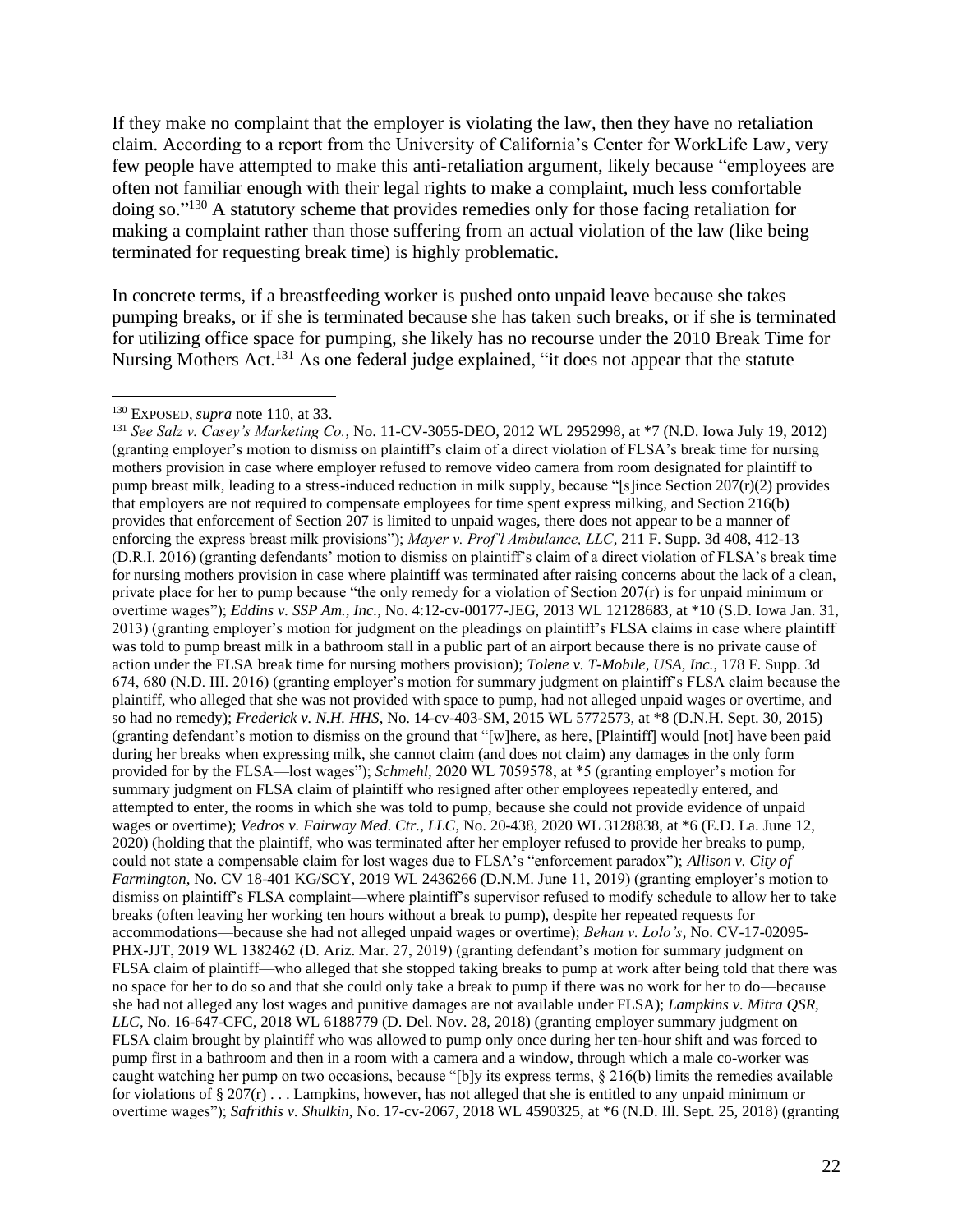prohibits or provides a remedy for an allegedly wrongful termination related to breastfeeding . . . . An employer faced with a request to allow an employee to take breaks to breastfeed may simply fire the employee rather than attempt to accommodate the request for breaks." <sup>132</sup> The judge called this an "absurdity."<sup>133</sup>

These weak enforcement mechanisms are antithetical to the goal of ensuring that breastfeeding workers can get the timely accommodations they need to continue breastfeeding and keep their jobs. $134$ 

#### *The 2010 Break Time for Nursing Mothers Act lacks clarity around breaks and compensation.*

Finally, the law requires additional clarity regarding pumping breaks and compensation. Under FLSA, covered employees do not have to be compensated for pumping breaks, but must be compensated when a break is taken concurrently with a paid break. For example, an employee who uses her regularly scheduled paid break to pump, while her colleagues relax in the break room, must still be compensated the same as her coworkers. An employer may not compensate a break differently just because a worker uses it to pump.

Additionally, under the existing 2010 Break Time for Nursing Mothers Act, pumping breaks not taken during a paid break may be unpaid. For example, an employee who needs to pump an hour into her shift every day can clock out, pump, and then clock back in and only be compensated for time spent actually working, not off-the-clock pumping.

Unfortunately, too often breastfeeding workers who have clocked out to take unpaid breaks from work are then interrupted with phone calls, emails, or other work requests while pumping, and then denied compensation for their time worked. FLSA and DOL guidance do provide clear statements that an employee not entirely relieved of their work duties while on a break are not

employer's motion for summary judgment on FLSA claim of plaintiff who was harassed by other employees when she tried to take breaks to pump, including pounding on the door to the pumping room and calling her for work while she was pumping, because she could not show that she had lost wages and therefore had no remedy); *Barbosa v. Boiler House LLC*, No. 5:17–CV–340–DAE, 2018 WL 8545855 (W.D. Tex. Feb. 23, 2018) (granting employer's motion to dismiss on plaintiff's FLSA claim, in case where plaintiff resigned due to concerns that the space offered for her to pump was unsanitary and equipped with video cameras, because she had not alleged unpaid minimum wages or overtime); *E.E.O.C. v. Vamco Sheet Metals, Inc.*, No. 13 Civ. 6088(JPO), 2014 WL 2619812 (S.D.N.Y. June 5, 2014) (refusing to allow plaintiff, whose employer allowed her only her lunch break and a 10-minute break in the morning to pump—which she was harassed for using—and failed to provide her with space to pump, leading her to pump in a makeshift bathroom and an air conditioning unit, to bring a FLSA claim because she had not alleged any lost compensation); *Ames v. Nationwide Mut. Ins. Co*., No. 4:11-cv-00359 RP-RAW, 2012 WL 12861597 (S.D. Iowa Oct. 16, 2012) (granting summary judgment for employer on FLSA break time for nursing mothers claim by plaintiff who alleged that the unavailability of a lactation space upon her return from maternity leave led her to quit because there is no private right of action to enforce that provision of law).

<sup>132</sup> *Hicks v. City of Tuscaloosa*, No. 7:13-cv-02063-TMP, 2015 WL 6123209, at \*28–29 & n.14 (N.D. Ala. Oct. 19, 2015) (granting defendant summary judgment due to FLSA's remedies problem, while acknowledging "the absurdity" of the law, which renders the lactation requirement "toothless[]" and "virtually useless in almost all practical application" because "[a]n employer faced with a request to allow an employee to take breaks to breastfeed may simply fire the employee rather than attempt to accommodate the request for breaks"). <sup>133</sup> *Id*. at \*29 n.14.

<sup>&</sup>lt;sup>134</sup> Of course, such a worker may have a remedy available under Title VII because it could constitute illegal pregnancy-related discrimination against a breastfeeding worker. 42 U.S.C § 2000e(k).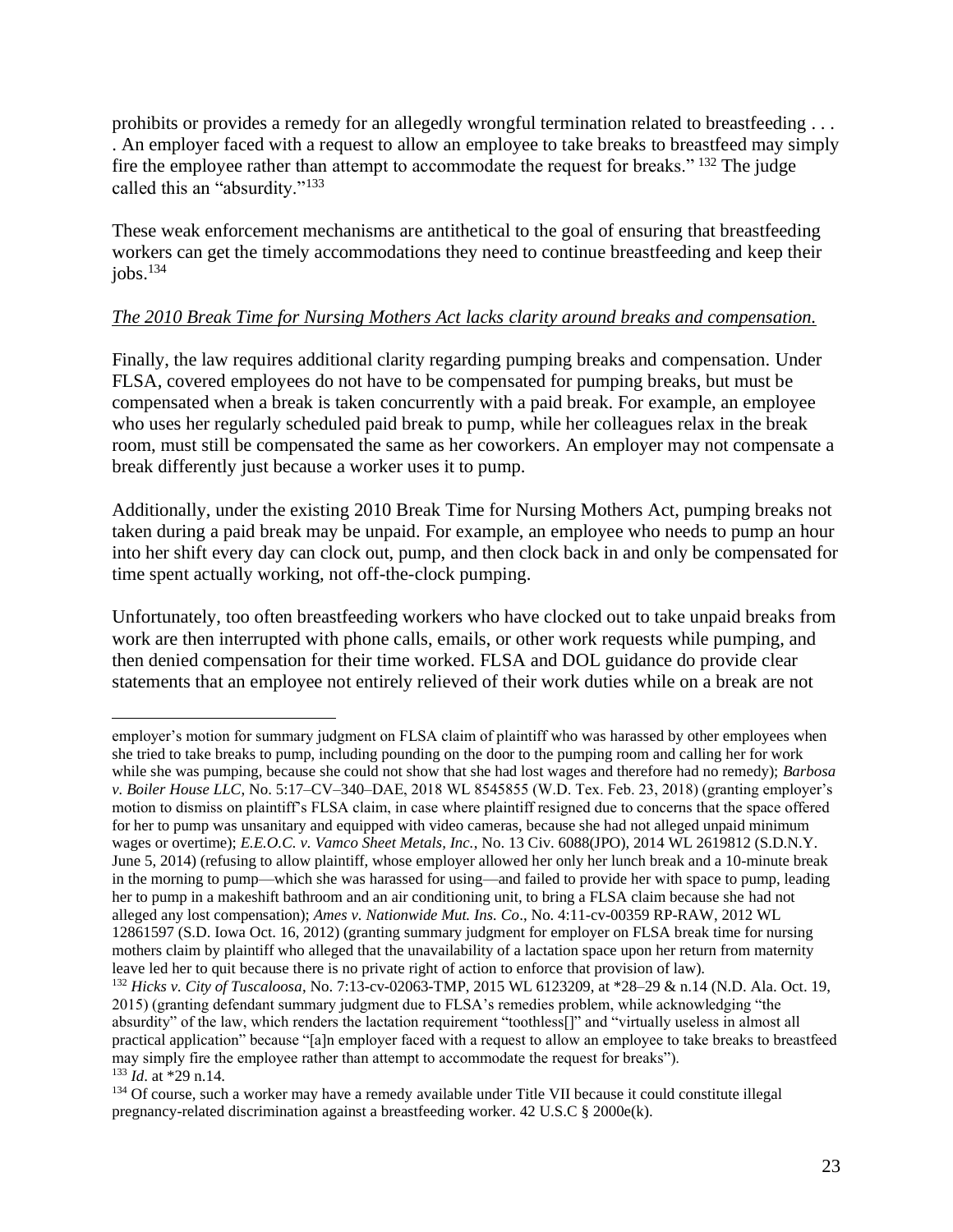truly on a break and, accordingly, that time must be compensable.<sup>135</sup> Because of the specific language in the 2010 Break Time for Nursing Mothers Act that breaks may be uncompensated, however, confusion persists and violations can occur when employers continue to ask employees to complete work-related tasks and duties while taking an unpaid pumping break.

#### **The PUMP for Nursing Mothers Act ("PUMP Act") Would Close Gaps in the Law, Provide Appropriate Remedies for Employees, and Give Clarity Around Compensation**

The "Providing Urgent Maternal Protections for Nursing Mothers Act" or "PUMP for Nursing Mothers Act" ("PUMP Act") will strengthen the 2010 Break Time for Nursing Mothers Act, extending the law's protections to nearly nine million employees who are currently uncovered due to where the law is placed in the Fair Labor Standards Act, including nurses, teachers, and software engineers. The PUMP Act will also provide employers some additional clarity as to when break time can be unpaid, and will provide those in need of break time and space to express breast milk the remedies that are available for other FLSA violations if their rights are violated.

### *The PUMP Act will close the coverage gap.*

The PUMP Act will fix the loophole in the 2010 Break Time for Nursing Mothers Act by ensuring that those previously exempted can now enjoy the law's protections. This would include industries mentioned above, as well as teachers, registered nurses, and computer programmers, for example. Although some industries may initially have some questions about adapting to the law's requirements, the ingenuity of the American workplace knows no bounds. Furthermore, corporate leadership, coupled with employees, advocates, and government agencies, have already devised innovative and flexible solutions for nearly every workplace environment. For example, farms have devised pop-up tents for breastfeeding workers, and traveling salespeople have used privacy shields to enable pumping in a vehicle. In addition, new breast pumps can be worn and used hands-free and ever more events and companies are utilizing mobile lactation pods.<sup>136</sup> Finally, there are well-recognized bottom-line benefits for employers in providing break time and space for lactating employees, such as reduced absenteeism, lower healthcare costs, and greater recruitment and retention.<sup>137</sup>

<sup>&</sup>lt;sup>135</sup> DEP'T OF LABOR, WAGE & HOUR DIV., FACT SHEET #22: HOURS WORKED UNDER THE FAIR LABOR STANDARDS ACT (FLSA) (2008)[, https://www.dol.gov/agencies/whd/fact-sheets/22-flsa-hours-](https://www.dol.gov/agencies/whd/fact-sheets/22-flsa-hours-worked#:~:text=The%20employee%20must%20be%20completely,active%20or%20inactive%2C%20while%20eating)

[worked#:~:text=The%20employee%20must%20be%20completely,active%20or%20inactive%2C%20while%20eati](https://www.dol.gov/agencies/whd/fact-sheets/22-flsa-hours-worked#:~:text=The%20employee%20must%20be%20completely,active%20or%20inactive%2C%20while%20eating) [ng](https://www.dol.gov/agencies/whd/fact-sheets/22-flsa-hours-worked#:~:text=The%20employee%20must%20be%20completely,active%20or%20inactive%2C%20while%20eating) ("Problems arise when employers fail to recognize and count certain hours worked as compensable hours. For example, an employee who remains at his/her desk while eating lunch and regularly answers the telephone and refers callers is working. This time must be counted and paid as compensable hours worked because the employee has not been completely relieved from duty.").

<sup>136</sup> *Lactation Break Time and Space in All Industries*, *supra* note 125.

<sup>137</sup> *What Are the Benefits to Employers?* U.S. BREASTFEEDING COMMITTEE,

<http://www.usbreastfeeding.org/p/cm/ld/fid=234> (last visited Mar. 15, 2021).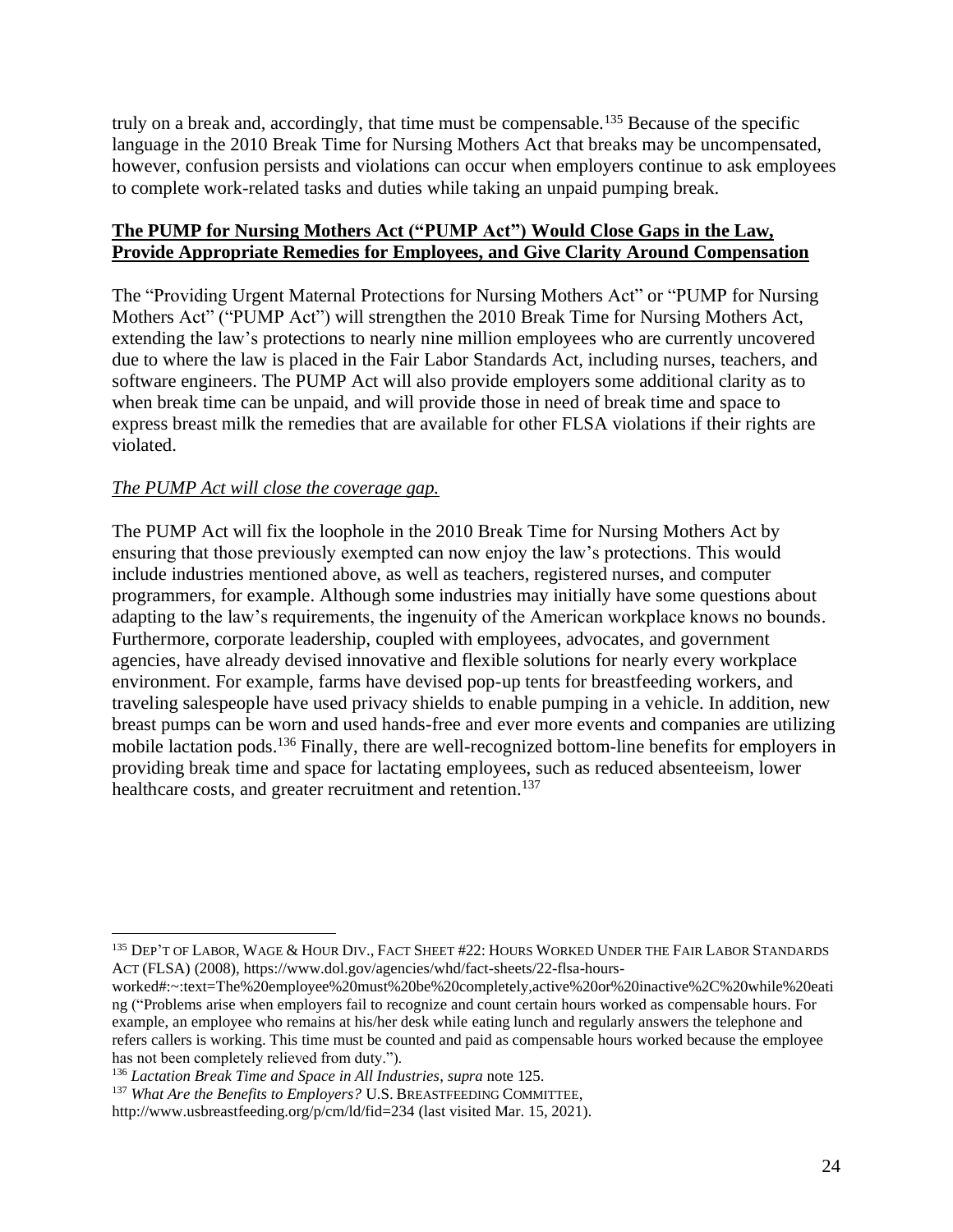# *The PUMP Act will provide appropriate remedies for employees.*

As stated above, the remedies available under the 2010 Break Time for Nursing Mothers Act are simply an "absurdity."<sup>138</sup> The PUMP Act will provide appropriate forms of relief already available in the retaliation context, namely "legal or equitable relief,"<sup>139</sup> including, for example, compensatory damages to make the employee whole.<sup>140</sup> In addition, having an appropriate remedy for violations of the law will also prevent problems before they start, boosting breastfeeding rates across the country and providing greater economic security for breastfeeding employees.

# *The PUMP Act will provide necessary clarity around breaks and compensation.*

The PUMP Act includes clarifying language that the law is intended to maintain the status quo and not disrupt the current statutory framework with regard to compensating breaks. The PUMP Act clarifies that if an employee is not entirely relieved from her work duties during a pump break, such time is considered hours worked—a provision identical to FLSA protections regarding break time and not intended to alter or create any additional rights.

The PUMP Act plugs the gaps in the 2010 Break Time for Nursing Mothers Act so that all lactating employees have access to break time and space to express milk and receive the full protection of the law. Pregnant and breastfeeding workers are the caretakers of the next generation and they deserve to be treated equally both for the pivotal caretaking roles they play and for their immense contributions to the workforce. In passing both these bills, Congress has the chance to finally show these workers the respect and dignity they deserve.

# **The Paycheck Fairness Act and Protecting Older Workers Against Discrimination Act**

Finally, throughout their working lives, the same workers described throughout this testimony continue to face other biases, be it unequal pay or mistreatment in other forms, such as age discrimination as they progress in their careers. The two other bills under consideration today the Paycheck Fairness Act and the Protecting Older Workers Against Discrimination Act —are also critical for the advancement of the most vulnerable and marginalized workers.

Women, especially women of color, are already at risk of unequal pay caused by job segregation and biases based on pregnancy and motherhood,<sup>141</sup> that depresses their wages. One tactic that

https://www.americanprogress.org/issues/women/reports/2021/03/04/496703/economic-status-asian-american-

<sup>138</sup> *Hicks*, 2015 WL 6123209, at \*29 n.14.

<sup>139</sup> 29 U.S.C. § 216(b).

<sup>140</sup> *See, e.g., Moore v. Freeman*, 355 F.3d 558, 563 (6th Cir. 2004) (noting that FLSA's "statutory scheme contemplates compensation *in full* for any retaliation employees suffer" (emphasis added)); *Pineda v. JTCH Apartments, LLC*, 843 F.3d 1062, 1066 (5th Cir. 2016).

<sup>141</sup> *See* THE PREGNANCY PENALTY, *supra* note 5, at 3; *see also, e.g.*, Jocelyn Frye, *Racism and Sexism Combine to Shortchange Working Black Women*, CTR. AM.PROGRESS (Aug. 22, 2019, 12:01 AM),

[https://www.americanprogress.org/issues/women/news/2019/08/22/473775/racism-sexism-combine-shortchange](https://www.americanprogress.org/issues/women/news/2019/08/22/473775/racism-sexism-combine-shortchange-working-black-women/)[working-black-women/;](https://www.americanprogress.org/issues/women/news/2019/08/22/473775/racism-sexism-combine-shortchange-working-black-women/) Robin Bleiweis, *The Economic Status of Asian American and Pacific Islander Women*, CTR. AM.PROGRESS (Mar. 4, 2021, 9:01 AM),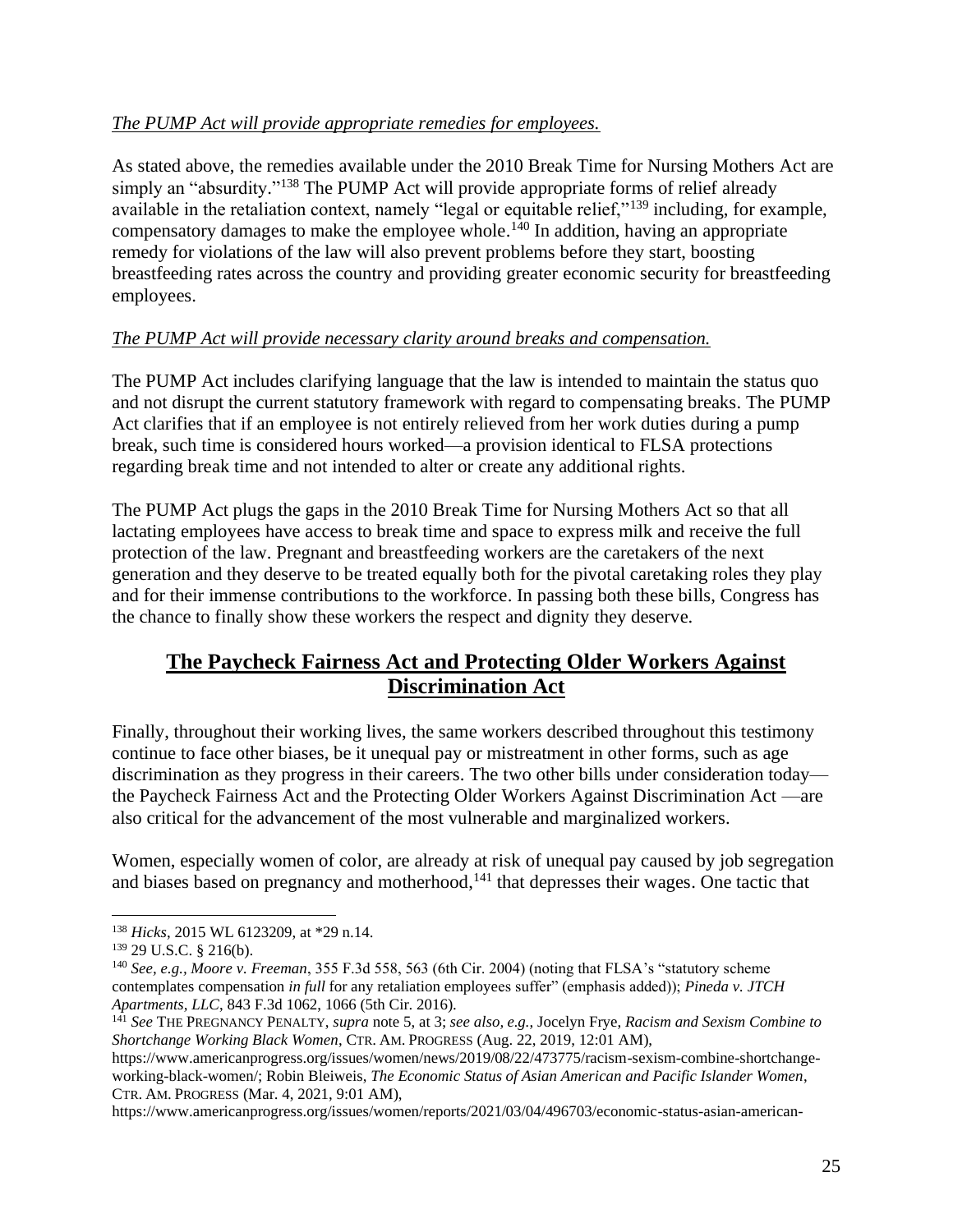keeps women's wages low is employers' practice of asking prospective employees to provide their prior salary history in order to set salary pay rates. Women, especially women of color, begin earning less at the very outset of their careers.<sup>142</sup> Therefore, when an employer asks about salary history, women are immediately disadvantaged when it comes to negotiating and setting salary rates. Asking about salary history especially harms those women that have left the job market to take on family responsibilities,<sup>143</sup> effectively penalizing those caregivers who take time to raise children and, once again, pitting economic and family responsibilities against one another. The Paycheck Fairness Act, among other things, offers a chance to break this cycle by ensuring that employers do not rely on salary history when determining employee compensation and ensuring that employees have the right to share information about their salaries without penalty—protections that are especially crucial for mothers returning to the workforce after time away.

Gender discrimination also continues well into women's careers—when they are already struggling to make up the gaps from earlier pay discrimination and the pregnancy penalty—and older women often experience intersecting gender and race discrimination.<sup>144</sup> The Protecting Older Workers Against Discrimination Act will help to combat those overlapping forms of discrimination.

While the bills under consideration today are crucial steps towards eliminating workplace discrimination and inequality, working families in this country need a wide range of supports to ensure that no one must choose between a paycheck and the health of their family. While beyond the scope of this hearing, other ways to strengthen work-family policy range from promoting and advancing fair and flexible schedules to guaranteeing permanent paid sick time and permanent paid family and medical leave to ending discrimination against caregivers. With today's hearing, Congress can take critical steps towards creating a society that truly values family.

# **Conclusion**

Congress has an extraordinary opportunity to transform the lives of pregnant and breastfeeding workers and remedy decades of injustice. The heart-rending challenges that face the women with whom we have worked for over a decade—women like Armanda and Natasha—find a reasoned and tailored solution in the Pregnant Workers Fairness Act and the PUMP for Nursing Mothers

pacific-islander-women/; Kate Bahn & Will McGrew, *The Intersectional Wage Gaps Faced by Latina Women in the United States*, EQUITABLE GROWTH (Nov. 1, 2018)[, https://equitablegrowth.org/the-intersectional-wage-gaps-faced](https://equitablegrowth.org/the-intersectional-wage-gaps-faced-by-latina-women-in-the-united-states/)[by-latina-women-in-the-united-states/;](https://equitablegrowth.org/the-intersectional-wage-gaps-faced-by-latina-women-in-the-united-states/) Erin Weber, *Why is the Wage Gap for Native Women So High?*, INST. WOMEN'S POL'Y RES. (Oct. 1, 2020), [https://iwpr.org/media/in-the-lead/why-is-the-wage-gap-for-native-women-so](https://iwpr.org/media/in-the-lead/why-is-the-wage-gap-for-native-women-so-high/)[high/.](https://iwpr.org/media/in-the-lead/why-is-the-wage-gap-for-native-women-so-high/)

<sup>142</sup> *See, e.g.,* Dina Bakst & Sarah Brafman, *Bill Would Make Job Applicant's Salary Irrelevant*, TIMES UNION (June 20, 2017), [https://www.timesunion.com/tuplus-opinion/article/Bill-would-make-job-applicant-s-salary-history-](https://www.timesunion.com/tuplus-opinion/article/Bill-would-make-job-applicant-s-salary-history-11234112.php)[11234112.php](https://www.timesunion.com/tuplus-opinion/article/Bill-would-make-job-applicant-s-salary-history-11234112.php) ("[E]ven after accounting for other factors such as occupation, major, GPA and hours worked, female college graduates in the U.S. earn nearly 7 percent less than male college graduates one year after graduation.").

<sup>143</sup> *See, e.g.* LETITIA JAMES, N.Y.C.PUBLIC ADVOCATE'S OFFICE,POLICY REPORT: ADVANCING PAY EQUITY IN NEW YORK CITY 4 (2016).

<sup>144</sup> *See, e.g.*, David Neumark, Ian Burn, & Patrick Button, *Is it Harder for Older Workers to Find Jobs? New and Improved Evidence From a Field Experiment* (Nat'l Bureau of Econ. Res. Working Paper No. 21669, 2017), [https://www.nber.org/system/files/working\\_papers/w21669/w21669.pdf](https://www.nber.org/system/files/working_papers/w21669/w21669.pdf) (finding considerably more age discrimination against older women than against older men).